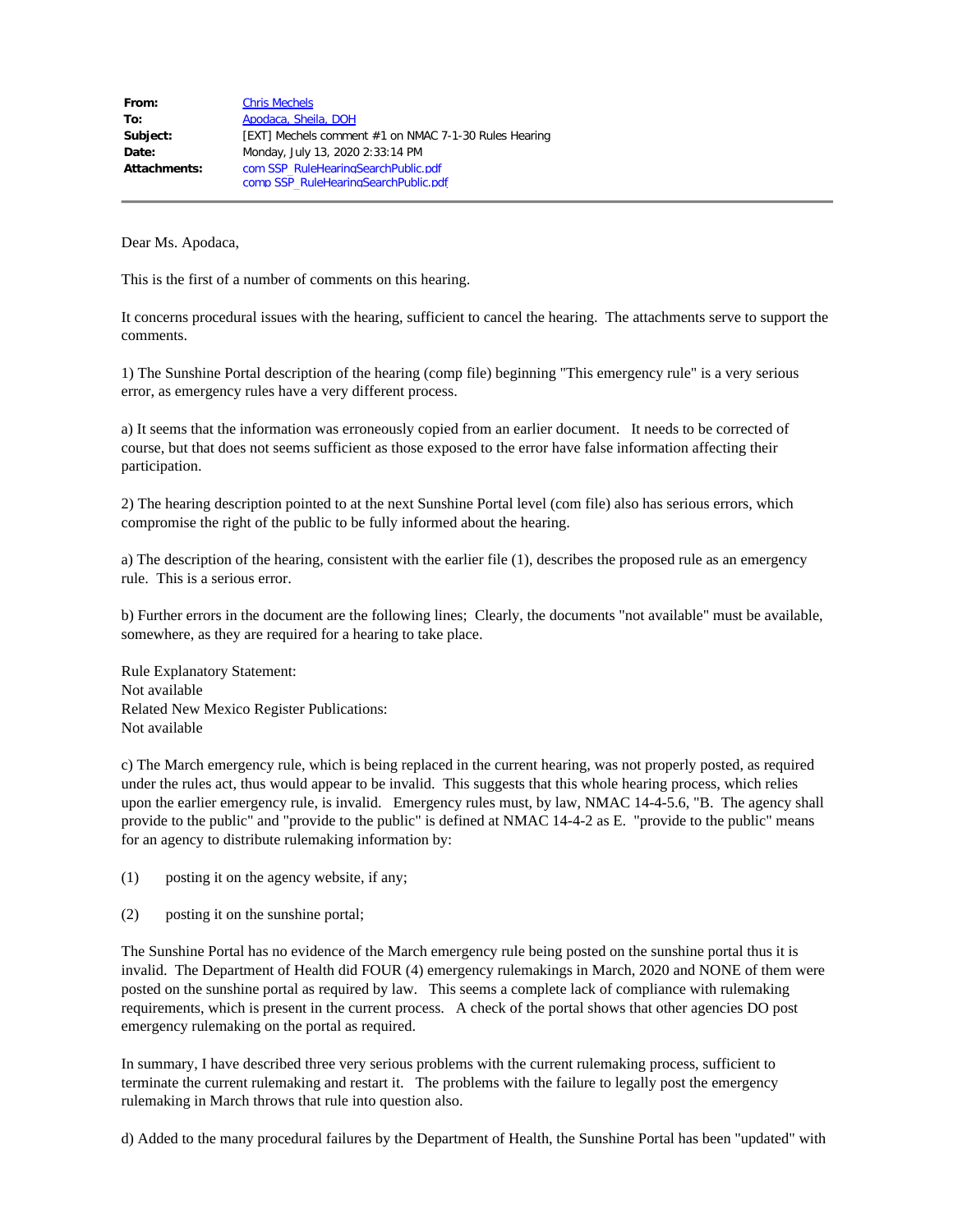result that, since 9 July, the rulesmaking information is no longer available on the portal. I

 have advised both Ms. Apodaca, and the portal staff, of this failure. The Rules Act requires 30 days notice to the public, and the portal is a key part of that notice. It seems that the 30 days notice is

therefore not met. Thus, on that basis alone, it would seem wise to cancel, and reschedule, this hearing.

I will be submitting further comments on the substance of the hearing procedure proposed in the rulemaking. There are more very serious problems there.

Regards,

Chris Mechels 505-982-7144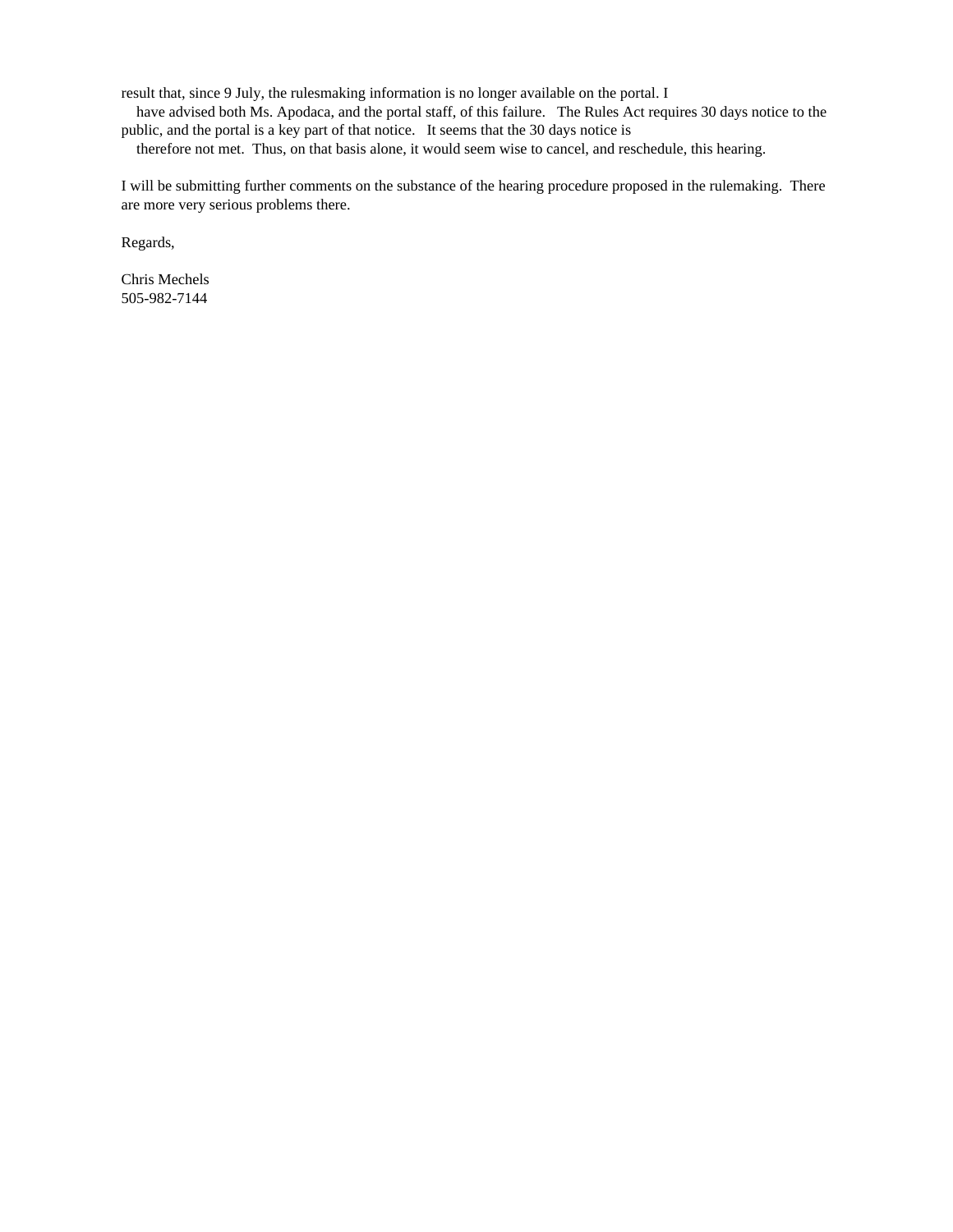| From:    | Amy Dunlap                                                                                                                                  |
|----------|---------------------------------------------------------------------------------------------------------------------------------------------|
| To:      | Apodaca, Sheila, DOH                                                                                                                        |
| Subject: | [EXT] NOTICE OF PUBLIC HEARING The New Mexico Department of Health will hold a public hearing on the<br>adoption of a new rule, 7.1.30 NMAC |
| Date:    | Thursday, July 16, 2020 9:06:32 AM                                                                                                          |

#### Hello Sheila,

My comments on this proposed rule change request is that this hearing should be postponed until the Legislature has time to weigh in, via developing their own proposed changes and then holding committee hearings, and adoption by the full House and Senate. To seek to make this emergency rule permanent, is quite severe, especially since there has been no public debate and almost no dissemination to the public and media about this proposed change.

Our Governor and her current administration have seized too much power during this public health situation and it is time to dial back that power, not add to it.

Thank you,

Amy Dunlap Tijeras, NM

Sent from [Mail](https://protect-us.mimecast.com/s/ctf-C2koZnu8jmM9unSHhR?domain=go.microsoft.com) for Windows 10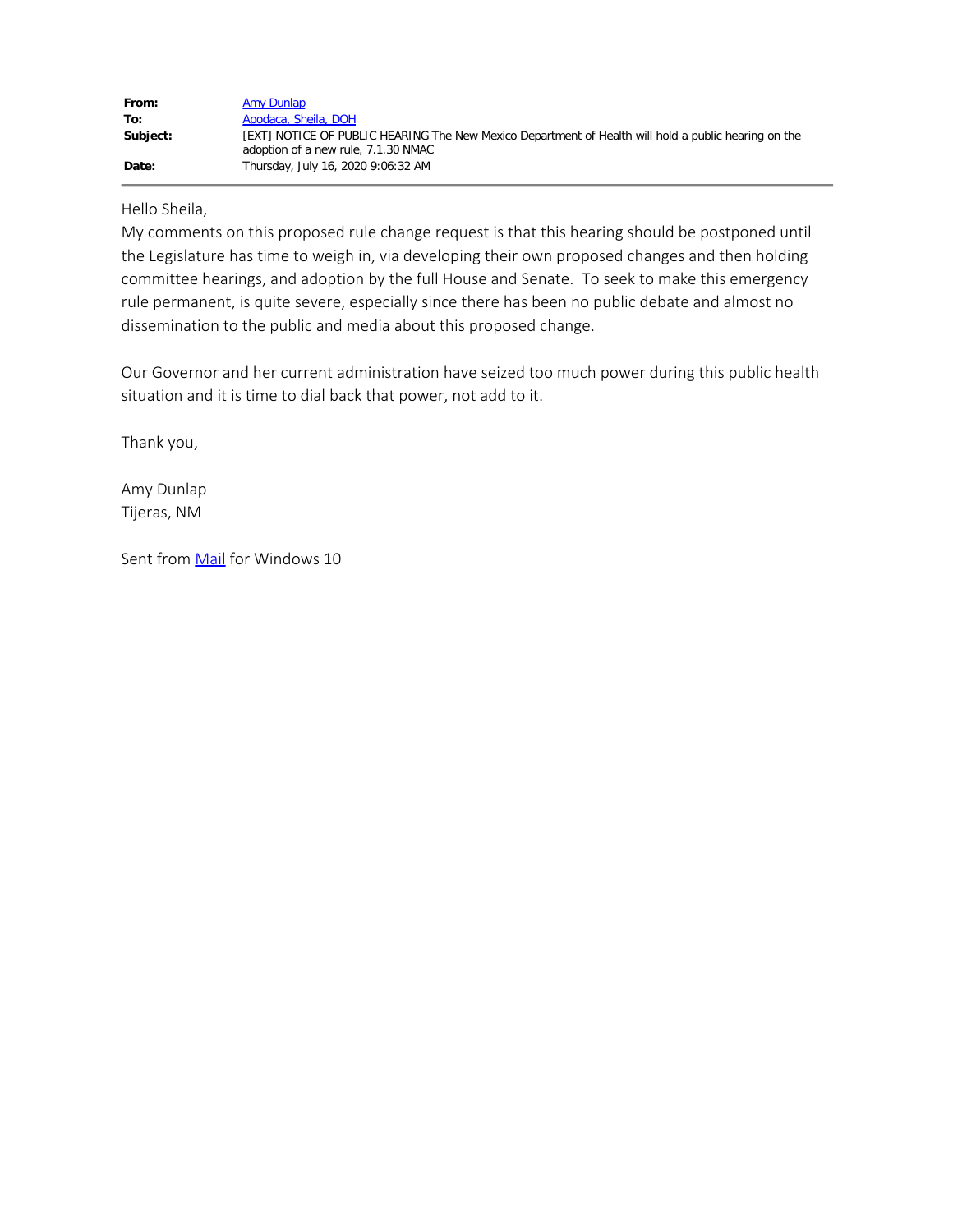| From:        | <b>Chris Mechels</b>                                                                                  |
|--------------|-------------------------------------------------------------------------------------------------------|
| To:          | Apodaca, Sheila, DOH                                                                                  |
| $Cc$ :       | stcyr, peter                                                                                          |
| Subject:     | [EXT] Mechels comment #2 on NMAC 7-1-30 Rules Hearing                                                 |
| Date:        | Thursday, July 16, 2020 4:36:07 PM                                                                    |
| Attachments: | 7.1.30-Admin-Hearings-for-Civil-Monetary-Penalties-Issued-Pursuant-to-PHERA-REV.pdf<br>7.1.2 NMAC.pdf |

This is the second of a number of comments on this hearing. I have attached two files for convenience in directing comments to text.

These comments concern the substance of the hearing procedure proposed in the rulemaking. There are very serious problems there.

My comments are based on a comparison between NMAC 7.1.2, the hearing procedure commonly used ADJUDICATORY HEARINGS at the Department of Health (DOH), and the NMAC 7.1.30 hearing procedure proposed for PHERA penalties. This seems a fair comparison, as it is obvious that the existing 7.1.2 procedure could have been, with slight modifications, used for the PHERA hearings. In fact, an examination shows that a majority of the new procedure was directly based on 7.1.2.

A cursory comparison of the two NMACs shows that most of the rights accorded the appellant in 7.1.2 have been stripped from 7.1.30. This would seem to demand an explanation, other than malice.

1) at 7.1.30.8.A An appellant may request the hearing by mailing a certified letter, return receipt requested, to the New Mexico department of health at the mailing address that is specified on the notice of contemplated action within five days after service of the notice of the contemplated action, is more restrictive than 7.1.2.13.B which reads; B. Delivery: the request for hearing shall be addressed to the director of the division of health improvement or to any other department employee indicated in the department's notice, and it shall be hand delivered or mailed, return receipt requested

2) 7.1.2.15..E makes provision for a "Stay" upon Request for Hearing. 7.1.30 has no such provision, which can work a very real hardship on the appellant at \$5,000 per day.

3) 7.1.30.8.B allows the DOH to appoint a Hearing Officer; [7.1.2.17](https://protect-us.mimecast.com/s/8uLFCjRkrGIR2kvph7bgrj?domain=7.1.2.17) allows the appellant a right to seek an impartial Hearing Officer.

4) 7.1.30.8.B allows the hearing to be scheduled "not more than 60 days and not less than 12 days" after request. Coupled with a failure to allow for a "Stay", this is very oppressive.

5) 7.1.30.8.B has a proposed change, from 5 to 20 days, for notice of hearing details. Again, very oppressive, as 7.1.2 has 4 days.

6) Hearing Venue: A proposed change, at 7.1.30.8.B would allow the DOH, and the DOH appointed Hearing Officer, to hold the hearing via telephone or live video. The proposed change eliminates the right of appellant in this decision. Very oppressive.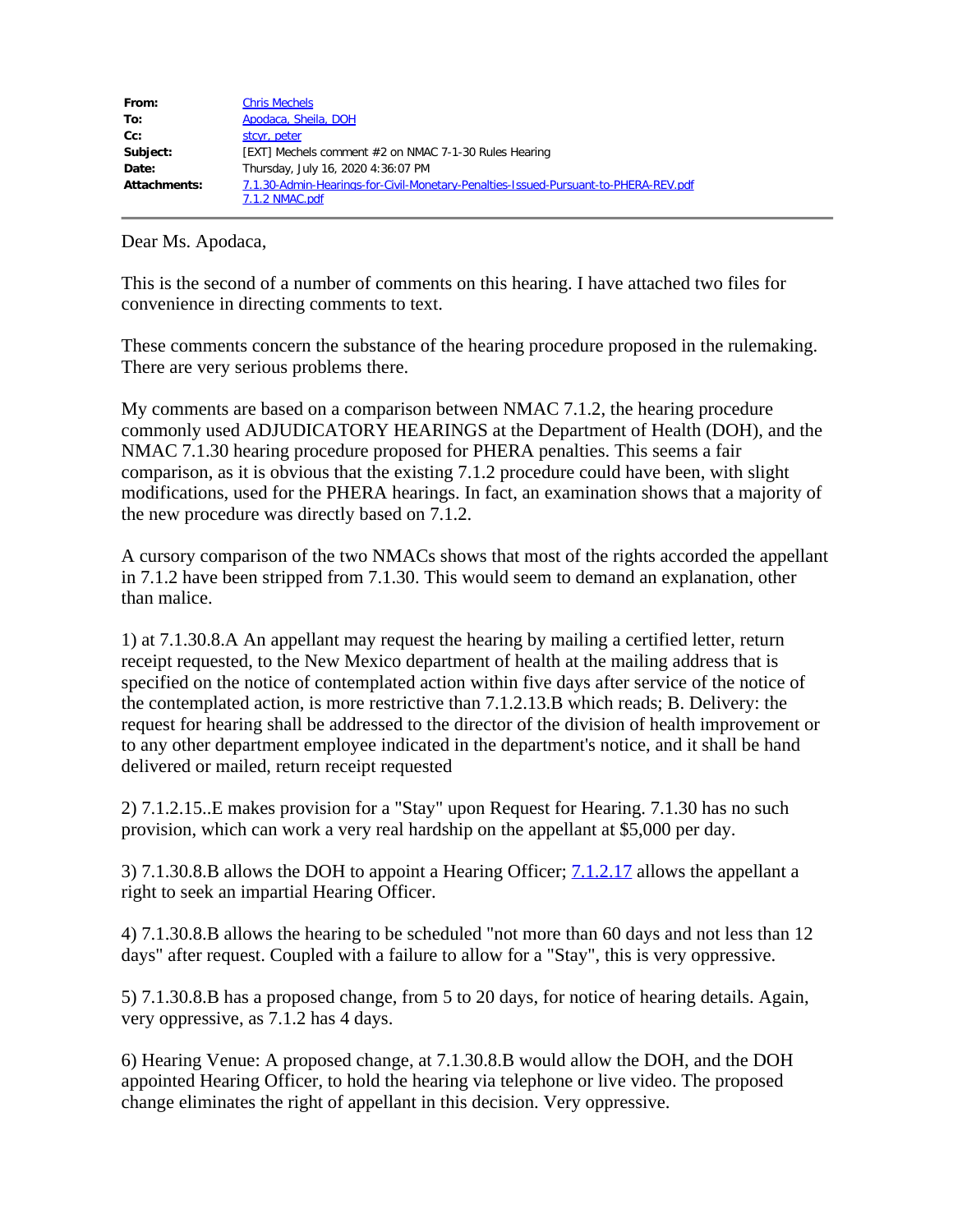7) at 7.1.30.8.F a proposed change would: "require the parties to submit proposed findings of fact and conclusions of law, as well as written closing arguments;". This is not required in 7.1.2 and it imposes a very real burden on those who represent themselves, or are represented by a lay person. No reason given for this change, which is quite oppressive.

8) 7.1.30.8.M does not allow for Pro Se representation; [7.1.2.20](https://protect-us.mimecast.com/s/medNCkRlvJI57ZpmsJ6O3J?domain=7.1.2.20) does. No reason given.

9) [7.1.2.39](https://protect-us.mimecast.com/s/29-eClYmwKfXyDvguYo9xr?domain=7.1.2.39) provides for Judicial Review; 7.1.30.8.Y has the DOH Secretary's decision as final.

In summary, the DOH proposes an extremely oppressive hearing procedure, where they appoint the Hearing Officer, they can choose to have a video hearing, they allow for no Stay, and they allow very long deadlines which, coupled with the lack of a Stay, could make the appellant's position impossible. It also makes the DOH decision final.

This seems extremely punaitive, esp as it was imposed as an Emergency Rule, without public input. I suggest that it should be abandoned, as an example of how NOT to govern.

The clear alternative is simply to adapt the existing, well used, 7.1.2 hearing procedure, which allows for reasonable appellant rights. Stripping those rights from 7.1.30 suggests a malevolent intent on the part of the DOH, and calls into question their position in New Mexico government. It seems palpably evil, an attack on our Democracy.

Installing the proposed 7.1.30 as a Rule would demand an appeal to the Courts, and reflect very poorly on the DOH and our Governor.

Regards,

Chris Mechels 505-982-7144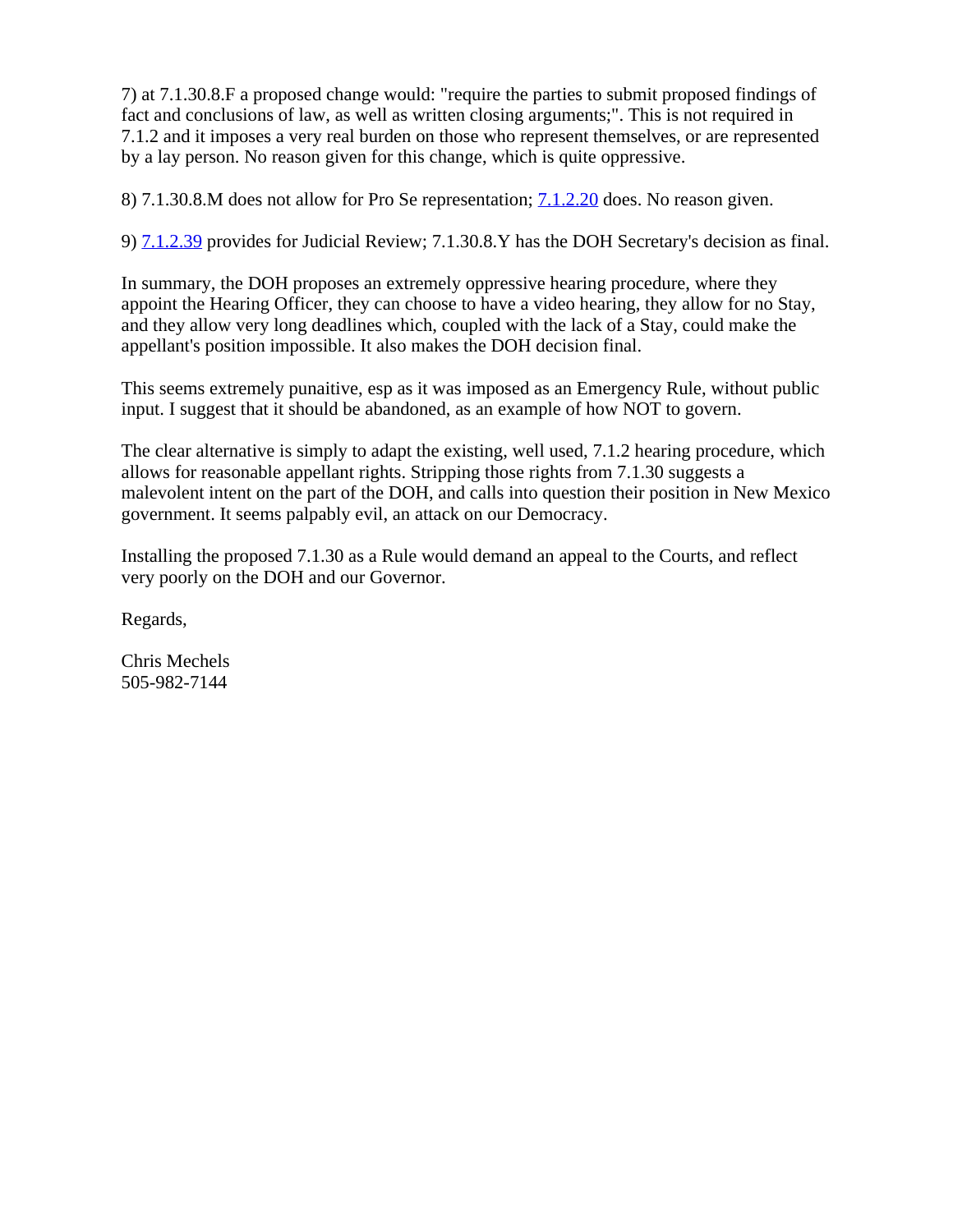| From:    | <b>Chris Mechels</b>                                  |
|----------|-------------------------------------------------------|
| To:      | Apodaca, Sheila, DOH                                  |
| $Cc$ :   | Chris Goad; stcyr, peter                              |
| Subject: | [EXT] Mechels comment #3 on NMAC 7-1-30 Rules Hearing |
| Date:    | Friday, July 17, 2020 2:43:34 PM                      |
|          |                                                       |

This is the third of a number of comments on this hearing.

It concerns whether the proposed Rule meets the intent of the Legislature in passing the PHERA Act. Following are portions of the Act which serve to establish that intent.

12-10A-19. Enforcement; civil penalties.

A. The secretary of health, the secretary of public safety or the director may enforce the provisions of the Public Health Emergency Response Act by imposing a civil administrative penalty of up to five thousand dollars (\$5,000) for each violation of that act. A civil administrative penalty may be imposed pursuant to a written order issued by the secretary of health, the secretary of public safety or the director after a hearing is held in accordance with the rules promulgated pursuant to the provisions of Section 12-10A-17 NMSA 1978.

12-10A-17. Rulemaking.

The secretary of public safety, the secretary of health, the state director and, where appropriate, other affected state agencies in consultation with the secretaries and state director, shall promulgate and implement rules that are reasonable and necessary to implement and effectuate the Public Health Emergency Response Act.

History: Laws 2003, ch. 218, § 17; 2007, ch. 291, § 24.

At 12-10A-19 the Legislature that the penalty could be imposed only "after a hearing is held". They "could" have simply not allowed for a hearing, and simply imposed the penalty on a written order, but they didn't, and they refer to 12-10A-17 "rules promulgated pursuant to the provisions".

Looking then to 12-10A-17 Rulemaking it seems that the promulgated rules must be "reasonable and necessary to implement and effectuate the Public Health Emergency Response Act". The rules must be "reasonable and necessary".

I suggest that a standard for "reasonable and necessary" for the Dept of Health, would be their existing NMAC 7.1.2, which has served define their hearing process for many years and is well tested.

By direct comparison of NMAC 7.1.2 with the proposed NMAC 7.1.30, we find that many of the appellant rights defined within 7.1.2 have been stripped out of 7.1.30. The result seems to be that the Dept of Health can "railroad" an appellant through the hearing, be their selection of the Hearing Officer, their sole definition of the hearing format, and the Secretary's decision without appeal.

In effect the proposed 7.1.30 may well make a successful appeal IMPOSSIBLE, should the DOH Secretary choose to do so, with no Judicial Appeal at the end. The intent seems to be the imposition of such a draconian hearing process, as to totally discourage appeals, even though such appeals are allowed in the statute, and are the intent of Legislature.

This is the worst form of hypocrisy, totally out of bounds, in a Democracy. The parties who suggest this outrageous hearing sham should be disciplined, perhaps terminated.

The obvious "solution" to this problem is to simply use a slightly modified version of 7.1.2 as a hearing procedure for complaints under NMSA 12-10A-19.

This is SO obvious, that I suggest the current Rules Hearing be abandoned, esp as it has many procedural violations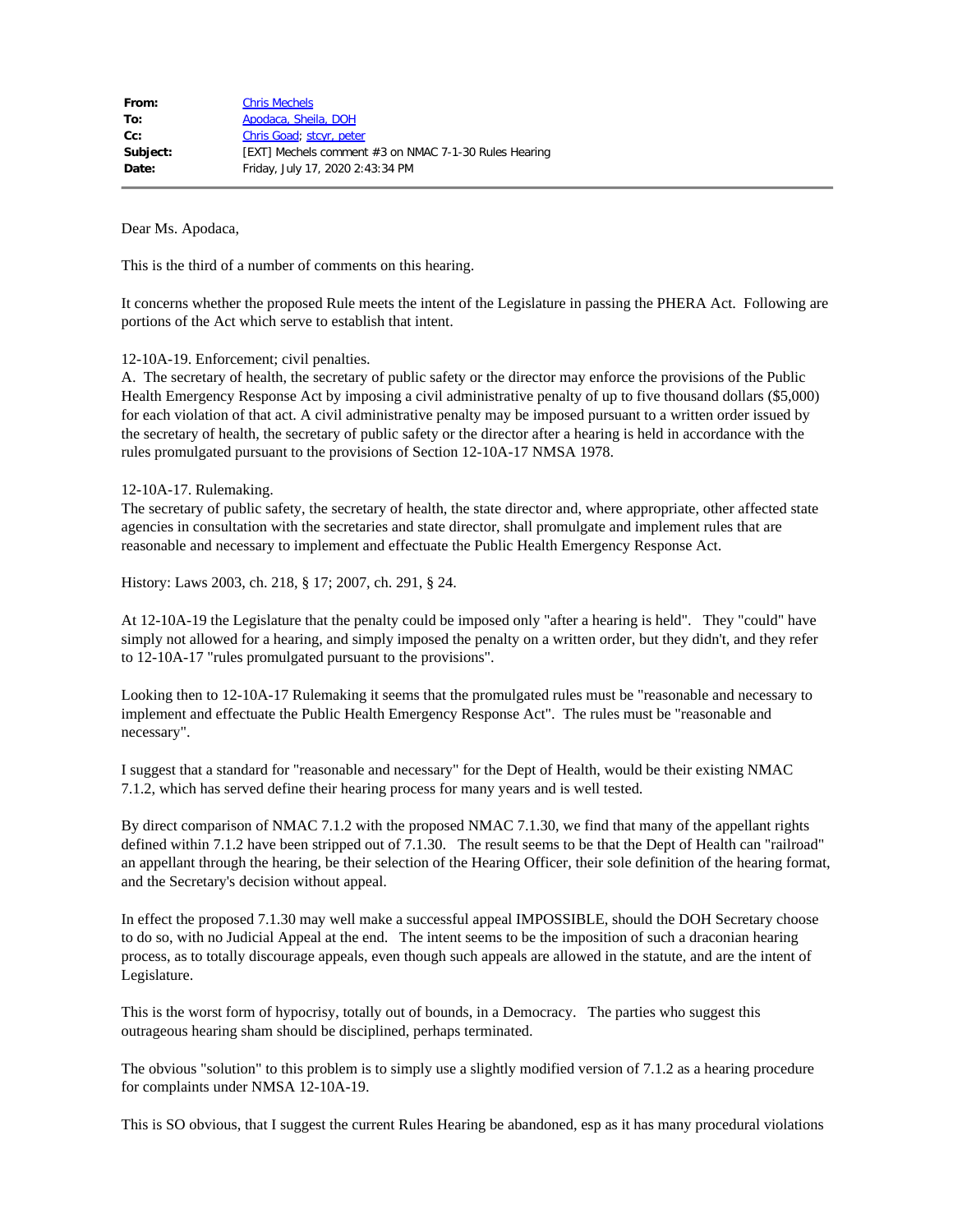of the Rules Act, as I detailed in my Comment #1.

The Legislative intent that the Hearing Rule be "reasonable and necessary" has clearly not been met.

Regards,

Chris Mechels 505-982-7144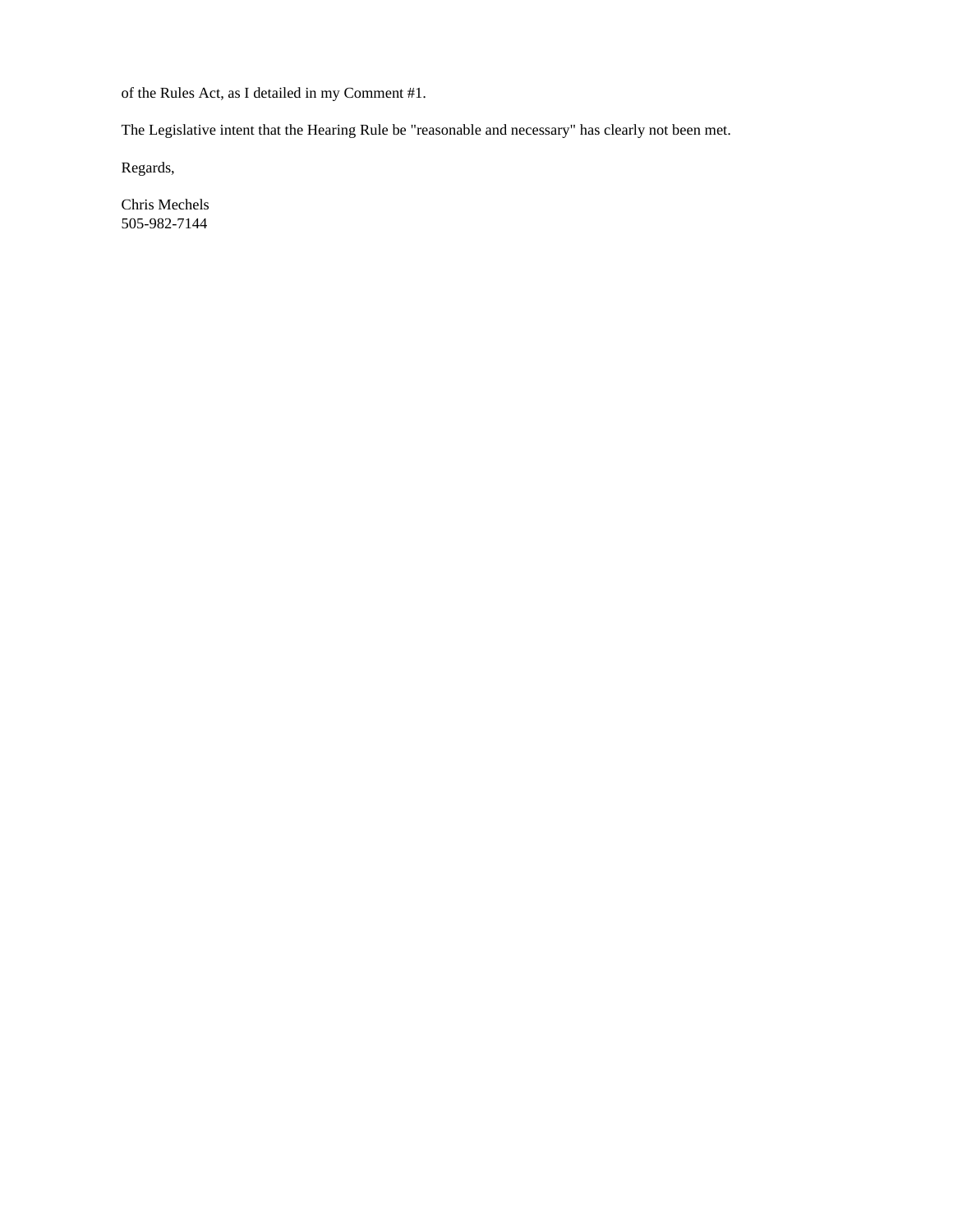| From:    | <b>Chris Mechels</b>                                                                             |
|----------|--------------------------------------------------------------------------------------------------|
| To:      | Apodaca, Sheila, DOH                                                                             |
| Cc:      | aimfull; Chris Goad; Mim Chapman; Wirth, Peter; Heather Ferguson; New Mexico Foundation for Open |
|          | Government                                                                                       |
| Subject: | [EXT] Mechels comment #4 on NMAC 7-1-30 Rules Hearing                                            |
| Date:    | Sunday, July 19, 2020 5:57:36 PM                                                                 |

This is the fourth of a number of comments on this hearing.

It concerns even more procedural violations of the Rules Act, sufficient to cancel the Rules Hearing. Details follow.

1) Per the Rules Act you are required (you shall) post comments as follows;

D. The agency shall post all written comments on its website, if one exists, as soon as practicable, and no more than 3

business days following receipt to allow for public review. All written comments received by the agency shall also be available for

public inspection at the main office of the agency.

You have failed your obligation as my Comment #1, emailed at 1433 on 13 July, posted on the SunshinePortal on 18 July. Five days.

2) Furthermore, you failed to post that, and other, comments on your DOH website as required, and your notice makes no mention of the Portal, so this failure is important. How are the comments to be found?

3) The purpose of posting these comments, to enable those interested to inform, and learn from, each other, before the Rules Hearing, has been thwarted.

This failure can't be recovered in the time available before Thursday, so I suggest that the Rules Hearing be canceled and rescheduled. The problems I noted in Comment #1 support that conclusion.

Regards,

Chris Mechels 505-982-7144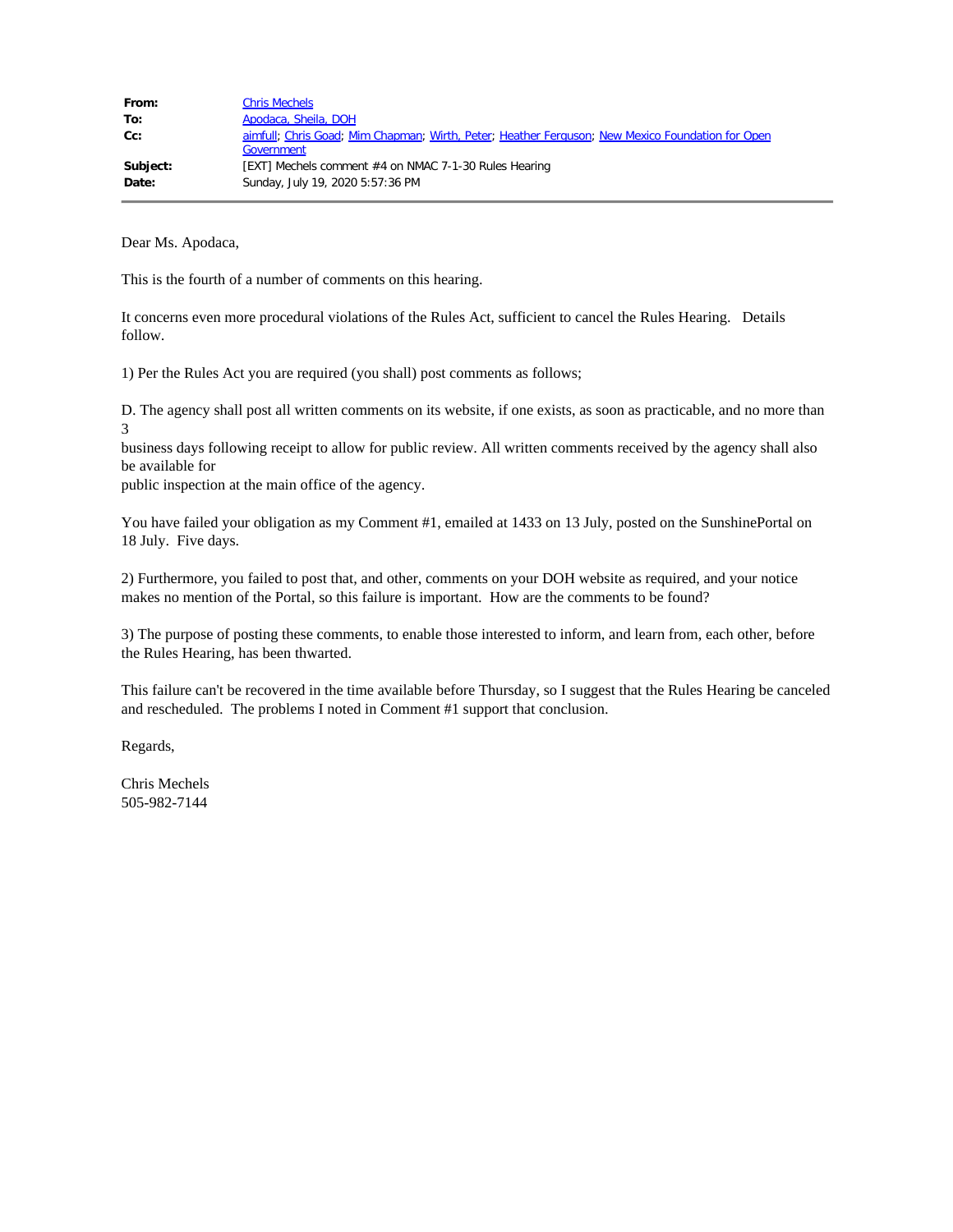| From:    | Jeanne Tatum                                                                                                                                    |
|----------|-------------------------------------------------------------------------------------------------------------------------------------------------|
| To:      | Apodaca, Sheila, DOH                                                                                                                            |
| Subject: | [EXT] comment regarding proposed rule amendments 7.1.30 NMAC, "Administrative Hearing for Civil Monetary<br>Penalties Issued Pursuant to PHERA" |
| Date:    | Tuesday, July 21, 2020 1:18:28 AM                                                                                                               |

I disagree with the proposed rule amendments other than the correction of the typographical error on page 3, paragraph Q correcting the capitalization of New Mexico.

As to [7.1.30.8,](https://protect-us.mimecast.com/s/urlzCwpALYFyNnz7IqEyzc?domain=7.1.30.8) paragraph B, number (3), notice of hearing, I disagree with changing the five day to twenty days. The appellant has only five days to request the hearing (as stated in Paragraph A). There is no legitimate reason to allow the department twenty days to inform the appellant of the date, time and place of hearing and the identity of the hearing officer. Quid pro quo-five days each side or twenty days each side, especially considering the size of the monetary penalty and in light of the methodology that these penalties are currently being imposed.

As to  $7.1.30.8$ , paragraph B, number (4), hearing venue, I disagree with changing this item at all. There is no fairness in the change and no purpose for the change.

As to [7.1.30.8,](https://protect-us.mimecast.com/s/urlzCwpALYFyNnz7IqEyzc?domain=7.1.30.8) paragraph F, Powers of the hearing office, again, I disagree with changing this item at all. The changes put more burden on the appellant, who is more likely a layman, who cannot afford council and according to this entire procedure, the burden of proof is on the department. This proposed change contradicts paragraph O, burden of proof.

These changes seem to be unnecessary and will only serve to cause more hardship and undue burden on the appellant and seem to me to be the result of issues discovered during the imposition of civil penalties currently being contested in court.

Also, I agree with the comments from Ms. Dunlap, this entire procedure is being rushed through without enough public notification (published only in the Albuquerque newspaper is not public notice when over half of the state doesn't have access to delivery of the Albuquerque paper except by mail subscription, which in itself is not timely) or debate. I also believe the legislative process should be included in any decision involving the Public Health Emergency Response Act, especially in light of the manner in which this Act can and is currently being abused.

These rule amendments should not be adopted.

Jeanne Tatum Ute Park, NM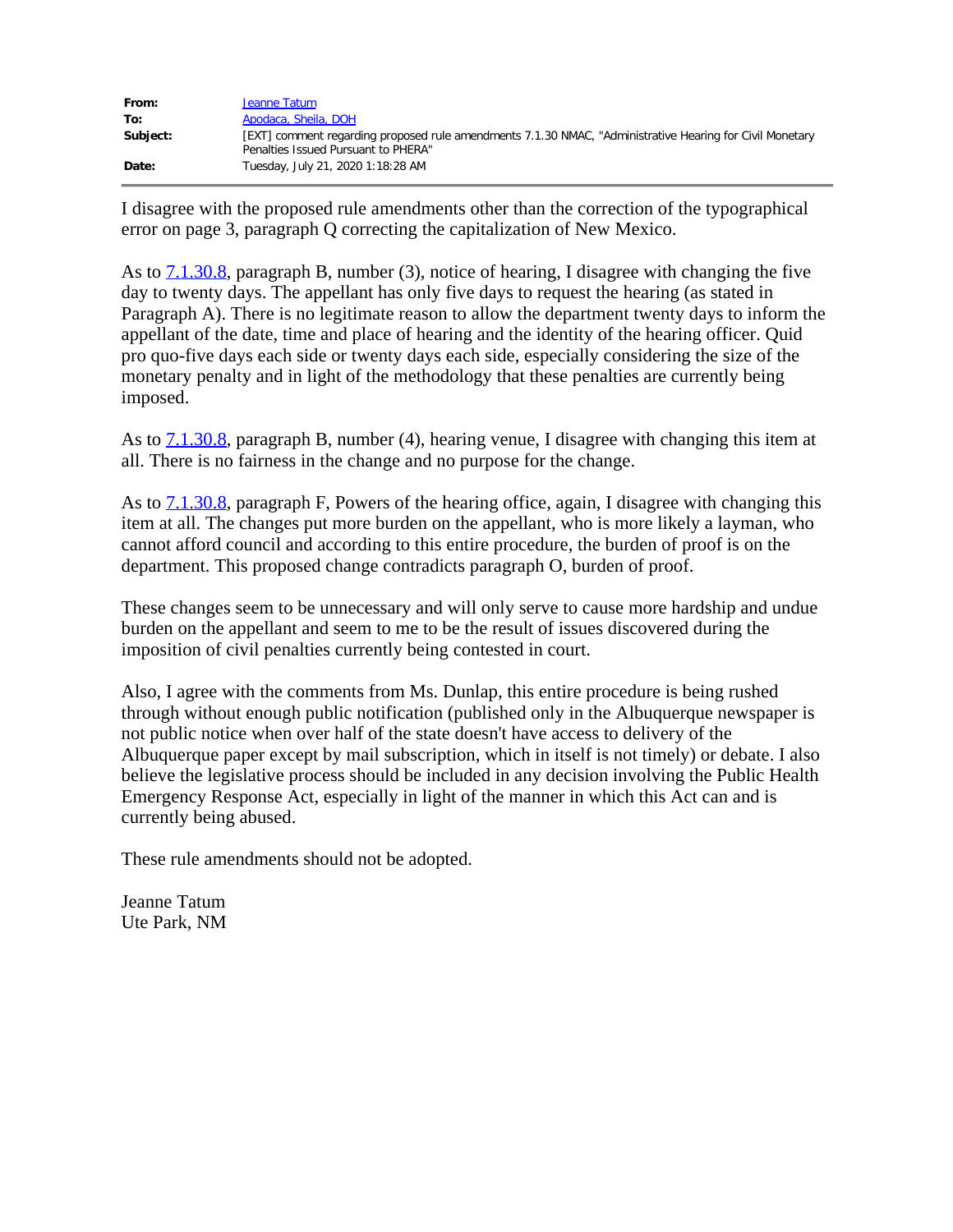| From:               | <b>Chris Mechels</b>                                                    |
|---------------------|-------------------------------------------------------------------------|
| To:                 | Apodaca, Sheila, DOH                                                    |
| $Cc$ :              | Heather Ferguson; New Mexico Foundation for Open Government; Chris Goad |
| Subject:            | [EXT] Re: Mechels comment #5 on NMAC 7-1-30 Rules Hearing               |
| Date:               | Tuesday, July 21, 2020 1:52:39 PM                                       |
| <b>Attachments:</b> | 1.24.25 NMAC Default Procedural Rule for Rulemaking.pdf                 |

This is the fifth of a number of comments on this hearing.

It concerns even more procedural violations of the Rules Act, sufficient to cancel the Rules Hearing. Details follow.

It seems that you are now posting comments of both the DOH website and SunshinePortal, as the law requires. However failing to properly post comments until chided on the matter, means you have not met the requirement to post them within 3 days, of both those sites; thus the public involvement is impaired, and the Rules Act violated. The remedy is to cancel and reschedule.

Further problems, as I continue my examination.

1) The proposed 7.1.30 is actually "amended" 7.1.30, with the original established via the Emergency Rulemaking in March. The amendments must be explained, per NMSA 14-4-5.2. No such explanation is provided, so the Rules Act is violated. Furthermore the original 7.1.30 was never explained as the law requires. The remedy is to cancel and reschedule.

2) Examining other, concluded, DOH Rules Hearings, example 7.9.2, I find that a Concise Explanatory Statement (NMAC [1.24.25.14](https://protect-us.mimecast.com/s/dD22CM82vYFzY7g9tJl7WB?domain=1.24.25.14)) was never submitted, thus violating the Rules Act. It seems THAT hearing could be legally challenged. Is the DOH even AWARE of the "Default Procedural Rule for Rulemaking" 4/10/2018. You have not been complying with it, or the Rules Act. We established, in your 6 July email, that DOH does not have a hearing procedure. Thus DOH MUST use the Default Procedural Rule, NMAC [1.24.25.8](https://protect-us.mimecast.com/s/e5FpCNk2wZujpzA9fR60jU?domain=1.24.25.8) but, on the record of recent hearings, has not been doing so. This compromises THOSE hearings. Please make a copy of this Default Procedure available as part of the record, and call it to the attention of those participating. I have attached it for your convenience.

3) I note that, since Monday, I find the March 2020 DOH Emergency Rulemakings on the Sunshine Portal. My experience is that they weren't there before, though they were required by law. The content of those emergency rulemakngs is very strange, with much required information missing, as if they were suddenly created in a rush, to meet my Comment #1. Is that the case? I have copied the current versions, to keep them safe.

In closing, from DOH actions, and failures, in this Rulemaking, and the records of earlier recent rulemakings, it seems that the DOH has never incorporated the 2017 HB58 requirements into your procedures. This had led to many violations of the Rules Act, Rule Hearings, and Emergency Rulemaking, with some attendant legal exposure.

These failures can't be recovered in the time available before Thursday, so I suggest that the Rules Hearing be canceled and rescheduled. The problems I noted in Comment #1 support that conclusion.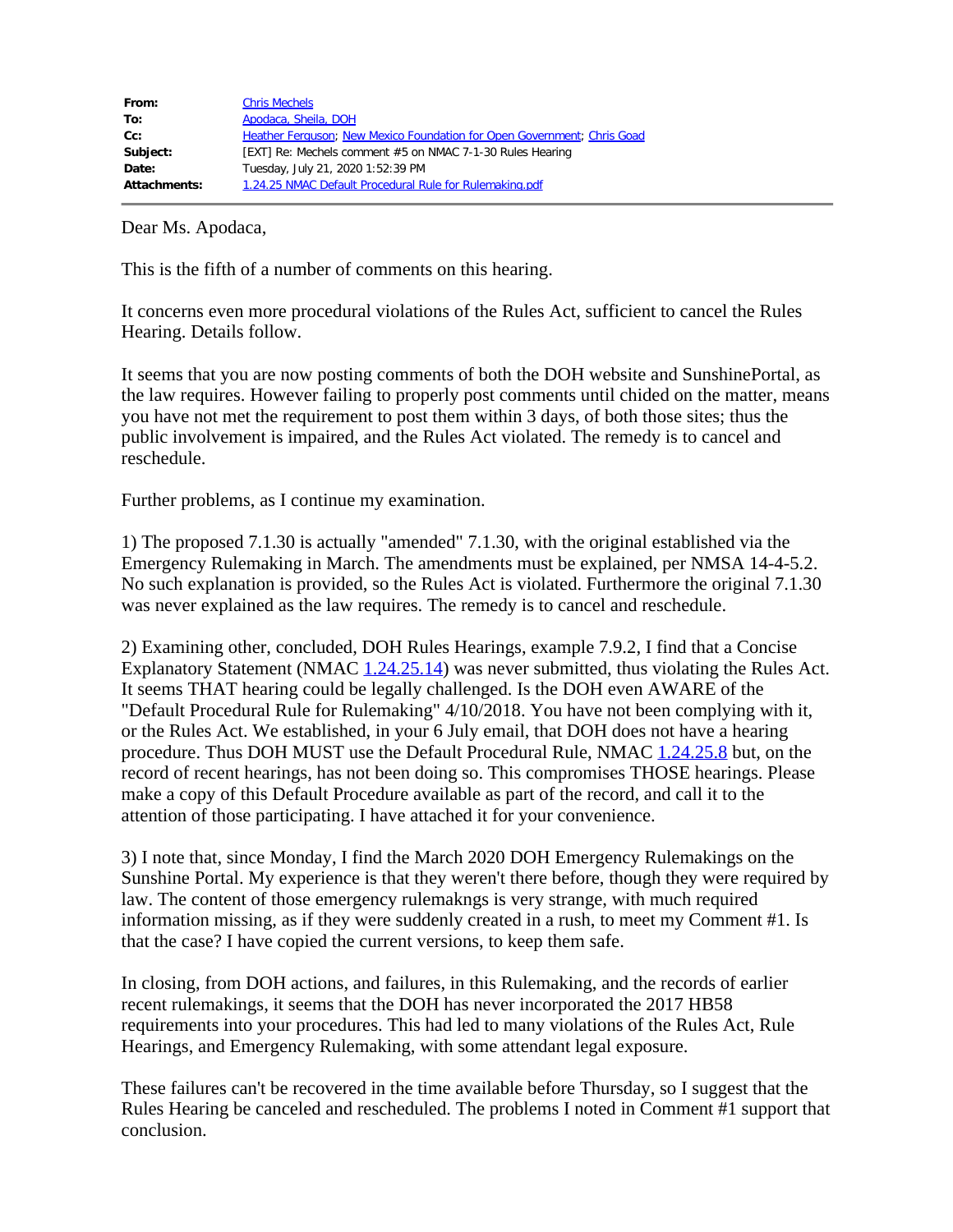Regards,

Chris Mechels 505-982-7144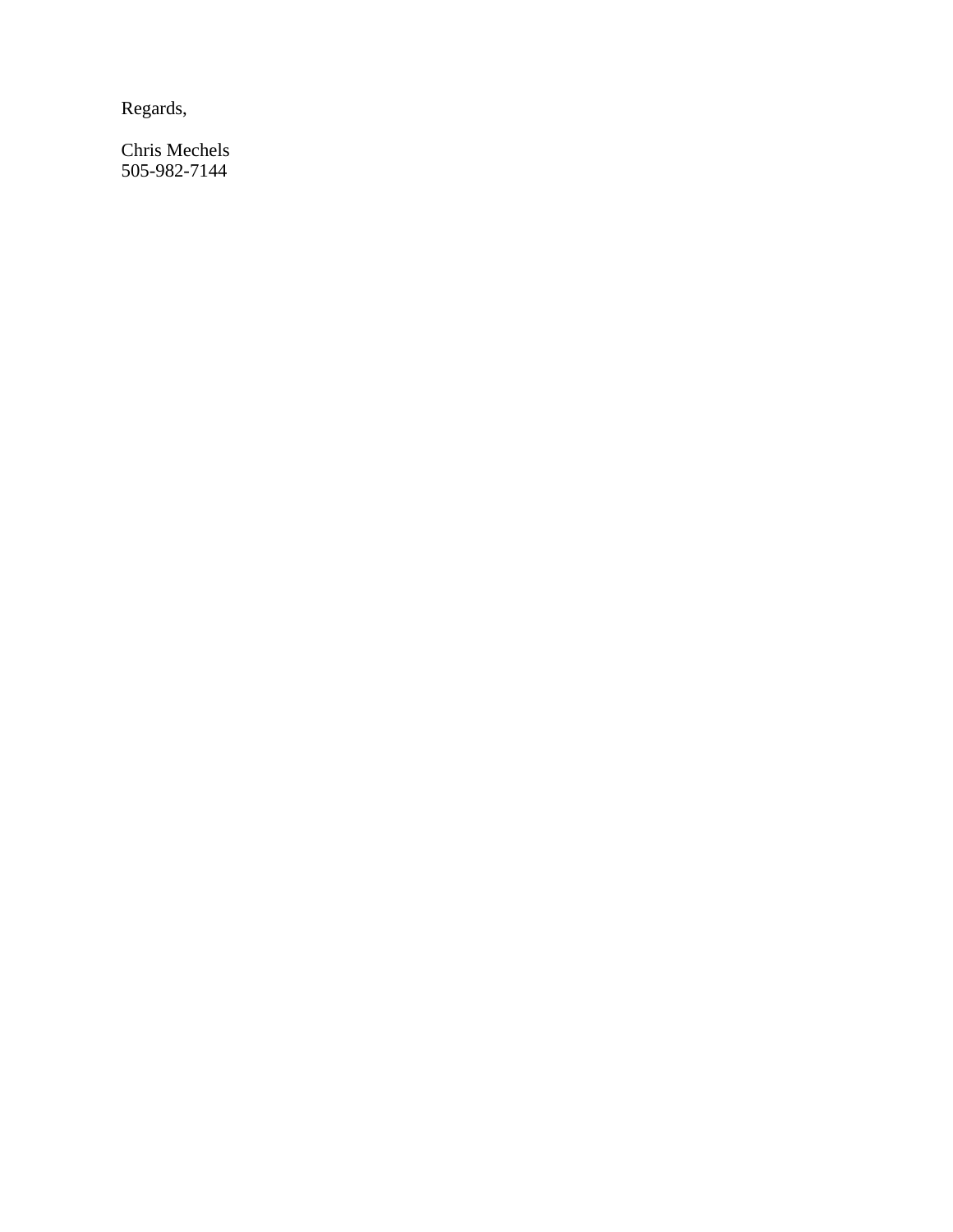| From:    | Dana Dunlap                                                                        |
|----------|------------------------------------------------------------------------------------|
| To:      | Apodaca, Sheila, DOH; Amy Dunlap (aimfull@outlook.com)                             |
| Subject: | [EXT] 7.1.30-Administrative Hearings for Civil Monetary Penalties Issued Per PHERA |
| Date:    | Tuesday, July 21, 2020 3:19:26 PM                                                  |

BLANTANT overreach by the Governor and her staff. This is a LEGISLATIVE action, period. Executive and Judicial entities making up laws, for ANY excuse, is UNCONSTITUTIONAL and a VIOLATION OF OUR CIVIL AND VOTING RIGHTS.

STOP this hearing and let the Legislature consider this, next session, with ACCOUNTABILITY to our citizens. The onslaught of Shenanigans pulled by Governor Grisham and her Cohorts are UNACCEPTABLE.

This "Secret" hearing is more evidence of rampant corruption in Michelle's State Government.

Thank you.

Dana Dunlap Independent and Proud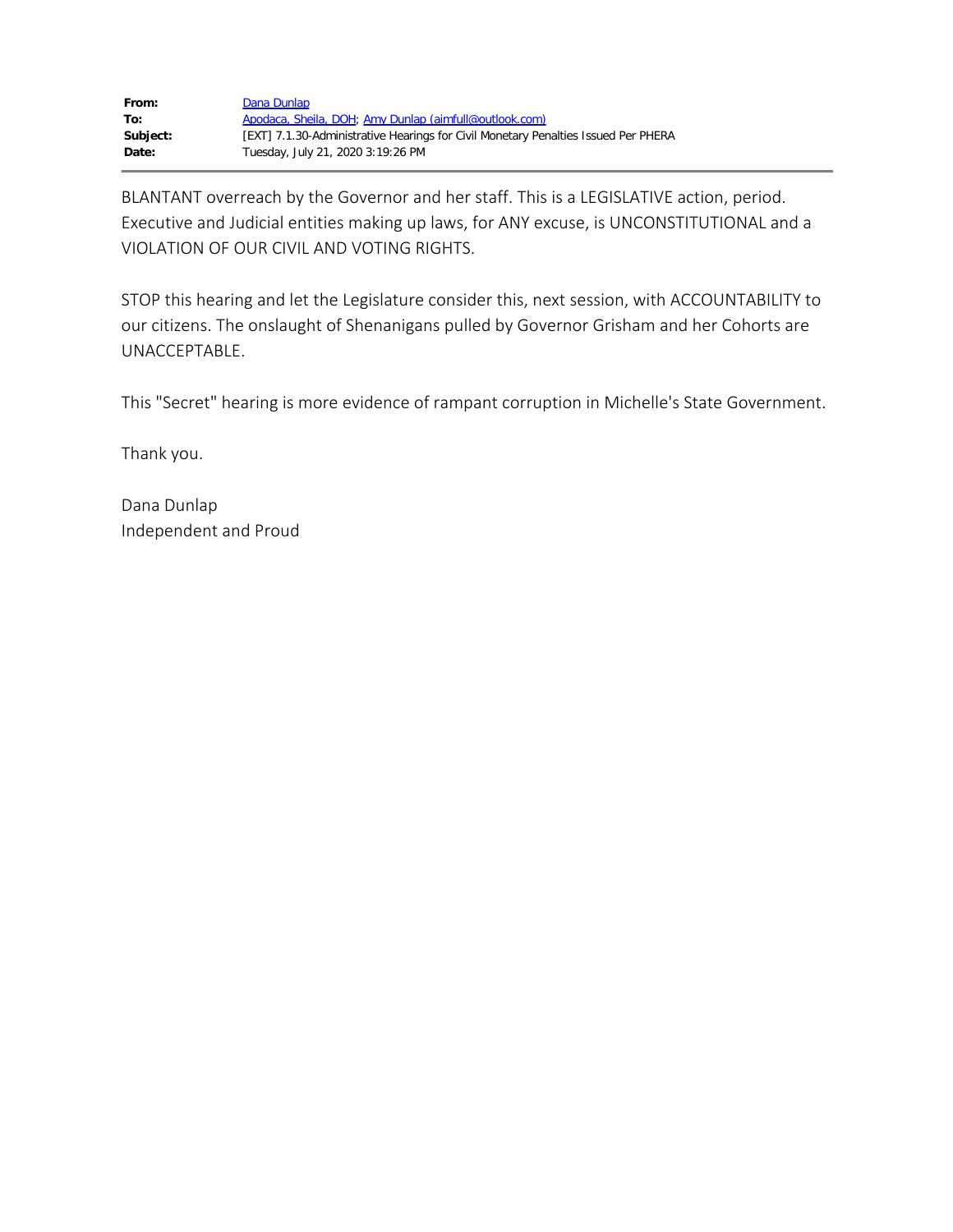| From:    | <b>Chris Mechels</b>                                                                                |
|----------|-----------------------------------------------------------------------------------------------------|
| To:      | Apodaca, Sheila, DOH                                                                                |
| Cc:      | Heather Ferguson; New Mexico Foundation for Open Government; Chris Goad; Mim Chapman; stcyr, peter; |
|          | Haywood, Phaedra; Amanda Martinez; Proctor, Jeff                                                    |
| Subject: | [EXT] Mechels comment #6 on NMAC 7-1-30 Rules Hearing                                               |
| Date:    | Wednesday, July 22, 2020 10:55:37 PM                                                                |

This is the sixth of a number of comments on this hearing.

It concerns even more procedural violations of the Rules Act, sufficient to cancel the Rules Hearing. Details follow.

First, and a central issue, is that Rules Act information is NO LONGER a part of the SunshinePortal, since they "took down" the Portal on 8 July. I reported this to, via email, and you apparently did nothing. I finally contacted the Portal folks, and told them the import of what they had done, that "Posting" Rules information on the Portal was required under the Rules Act. After a couple of days, they patched together the current arrangement, which links to Rules information, but IS NOT part of the Portal. Check it out at; [ssp.nm.gov](https://protect-us.mimecast.com/s/dqfvCDk2jMu3LJDwt5A83_?domain=ssp.nm.gov)

This means that even though you began posting information on the "Portal" again after about a 5 day lapse, you were not posting it, as required, on the SunshinePortal, because the Rules Making is NO LONGER a part of the Portal. You must, per the Rules Act, post a good deal of information on the Portal, but you can't, because the Portal no longer includes Rules Act information. This error is not of your making of course, but the New Mexico Government has made it impossible to comply with the Rules Act, and this must be fixed. Until it is fixed it is legally impossible to comply with the Rules Act. The failure of you, and the Dept of Health, and other Departments, was in allowing the SunshinePortal folks to make this error. This was NOT an act of God, is was a failure of governance.

This can't be resolved at this time, so this hearing should be canceled.

Second, the actions of the Secretary of Health, Ms. Kunkel, seem deplorable, and illegal. It seems she took advantage of the March 2020 declaration of a "State of Emergency", to create four "Emergency" Rules. This allows NO INPUT from the public, and no notification, and the result can be very ugly, like the NMAC 7.1.30 under consideration. The only Fair and Reasonable way to evaluate the content of this Rule is against what a "reasonable" rule would look like. Such a "reasonable" is at hand, NMAC 7.1.2, which could actually be used, as is, to process the PHERA concerns. Comparing the two rules we find that 7.1.30 is a "stripped down" version of 7.1.2. What is "stripped out" are all the appellant rights, leaving the appellant NO CHANCE to prevail. This reflects very poorly on Ms. Kunkel, who has chosen an illegal process, which bars public input, to install a hearing procedure which leaves the appellant with NO CHANCE to prevail, or to appeal the outcome. I believe Ms. Kunkel is guilty of Malfeasance, and that she should be prosecuted, and should forfeit her performance bond, for violating our laws, and willfully depriving her "constituents" of their rights.

That this criminal behavior by Ms. Kunkel is not unusual, is born out in the records. She used not one but FOUR emergency rule makings in March. Two of them involved changing the minimum age of hire from 18 to 17 years of age. Failure to do so, Ms. Kunkel declared, would "cause an imminent peril to the public health, safety or welfare". What an outright lie, which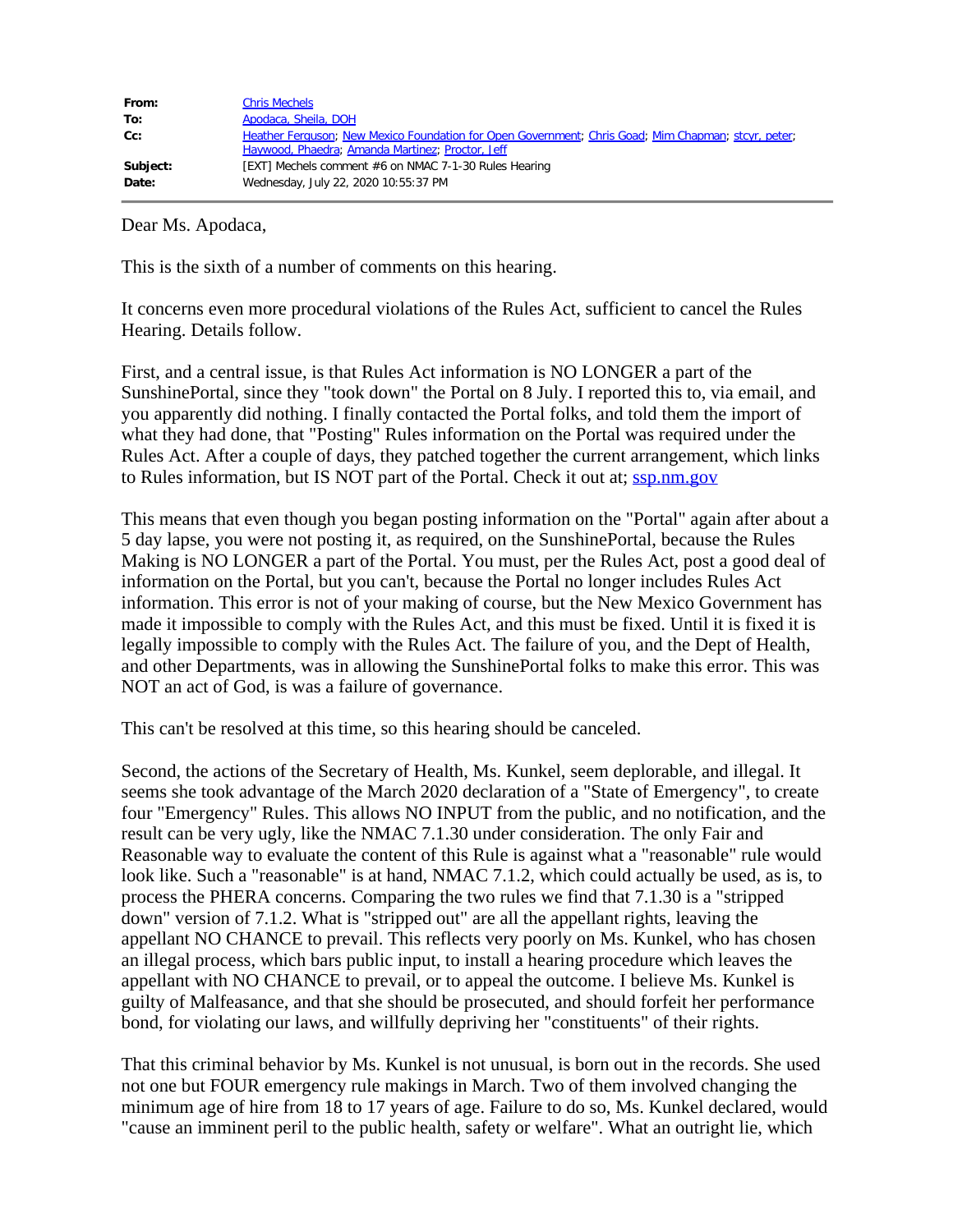she does not support, simply declares. Malfeasance!! The use of Emergency Rulemaking ought to be rare, as it puts the public at great risk, as the current 7.1.30 demonstrates so well. Looking to the records; in the seven years prior to Ms. Kunkel's appointment there were NO Emergency Rulemakings in the Dept of Health, and an average of seven (7) in the whole state government. In 2019, there were 23 Emergency Rulemakings, with two of those by Ms. Kunkel. In 2020, to date, 20 Emergency Rulemakings with six by Ms. Kunkel. Clearly she has no regard for our laws, or our rights.

Extending these tendencies of Ms. Kunkel, it should make us wonder about her leading the Covid efforts. Her penchant for operating "in the dark", with illegal Emergency Rulemakings, and creating a 7.1.30 which denies all rights to the appellant, when 7.1.2 could have been used, with slight modifications. All these tendencies seem on display with her handling of Covid also.

I have long experience with NM Rulemaking, since 2014, mostly at the LEA Board. It was a brutal struggle, with some success. They chose to simply STOP rulemaking, though the law required it, as they found it inconvenient, and it took too long. Like Kunkel's use of Emergency Rulemaking, as its faster, and eliminates that "pesky" public input. It took 3 years, and a lawsuit, to get the LEA back to rulemaking, and even yet their curriculum is illegal. Three years of ILLEGAL CERTIFICATIONS of police officers by the LEA Board. A cloud over NM police training which persists. It may take a lawsuit to address Ms. Kunkel's mischief.

Ms. Kunkel, like many others, and the LEA Board, simply "can't be bothered" to follow our laws, and does not respect our rights. It is good that she is retiring, but has she left a culture of corruption?? That question should trouble us, and the Governor. I wonder if it does.

Rulemaking is always interesting, as it brings out the worst, and occasionally the best. in management. Rulemaking exists to protect the right of citizens to be involved in creating the laws that affect them. Too many managers, including Ms. Kunkel, seem to resent that public input, and violate both the Rules Act law, and the process itself. Power corrupts, and must be constrained, but who's to constrain it?? New Mexico ranks dead last in most measures of government, because of the Kunkels, who violate our laws and our rights.

If the Rules Act is followed NMAC 7.1.30 will be abandoned, due to many violations of the Rules Act, and the failure to describe its content as what it is, a direct attack on the rights of the appellant. Now we are left to wonder about the integrity of the Hearing Officer, who was, after all, chosen by Kunkel. We will soon find out.

Regards,

Chris Mechels 505-982-7144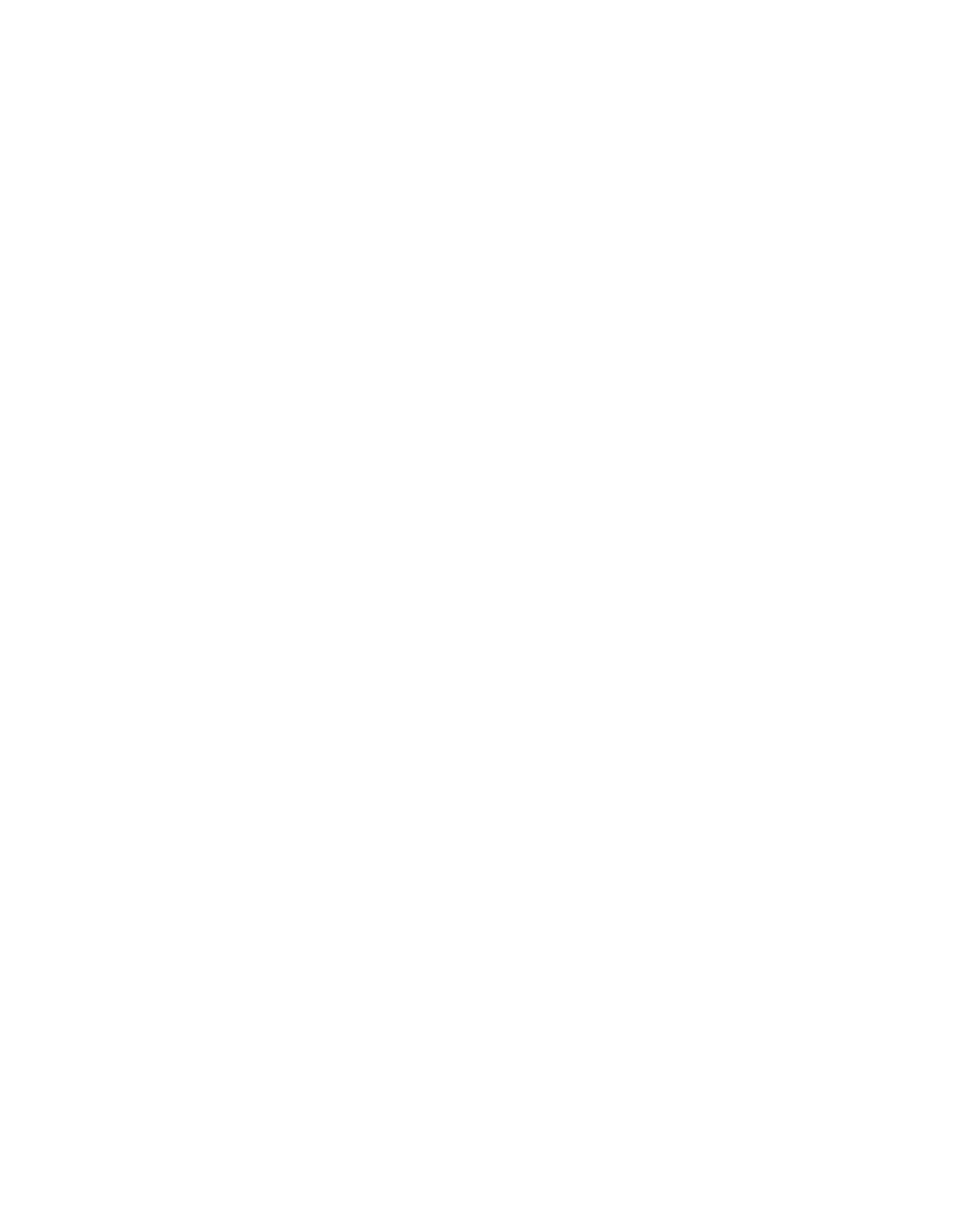| From:               | <b>Zach Cook</b>                                       |
|---------------------|--------------------------------------------------------|
| To:                 | Apodaca, Sheila, DOH                                   |
| Subject:            | [EXT] Public Comment                                   |
| Date:               | Wednesday, July 22, 2020 9:51:35 PM                    |
| <b>Attachments:</b> | Anaheim Jack"s Public Comments.pdf                     |
|                     | Papa"s Pawn Public Comments on Proposed Rulemaking.pdf |

Please see the attached public comments on behalf of my clients, Papa's Pawn, LLC, and Anaheim Jacks, LLC for the hearing tomorrow morning. Thank you.

--

Sincerely,

Zach Cook, Esq.

Zach Cook, LLC 1703 Sudderth # 425 Ruidoso, New Mexico 88345 Tele: (575) 258-2202 Cell: (575) 937-7644 [zach@zachcook.com](mailto:zach@zachcook.com)

**Please Note: This e-mail message may contain personal and confidential information and is intended solely for the use of the individual or entity to whom it is addressed and others who have been specifically authorized to receive it. If you are not the intended recipient, you are hereby notified that any dissemination, distribution or copying of this communication is strictly prohibited. Please contact the sender at (575) 937-7644immediately if you are not the intended recipient.**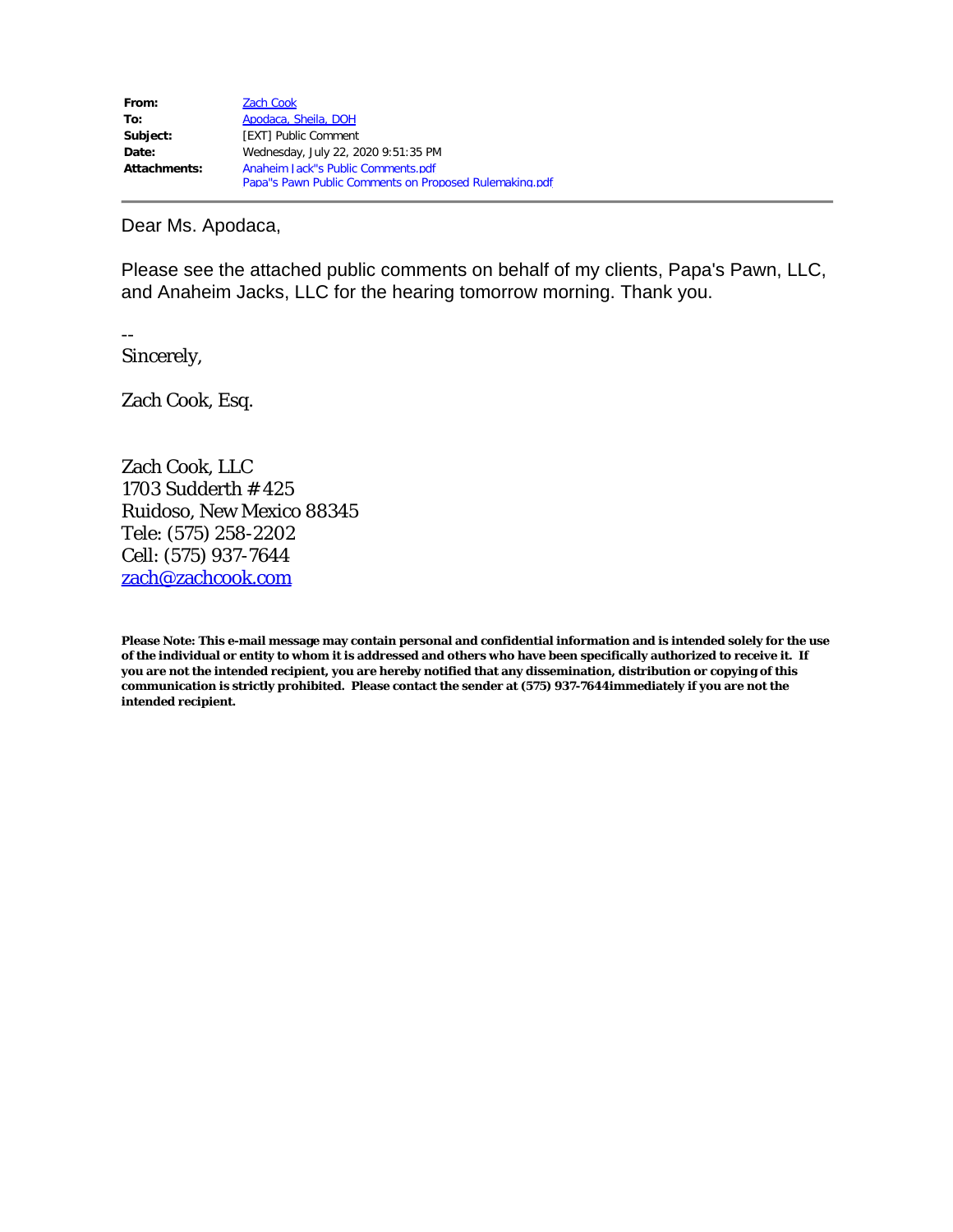## **Public Comment on the Proposed Rulemaking – Proposed Rule 7.30.1**

## **Zach Cook, Esq. on behalf of Anaheim Jack's, LLC – a New Mexico restaurant**

#### **The Proposed Rule and Department's Actions exceed the Department's Statutory Authority**

On May 23, 2020, the Department of Health issued a Notice of Contemplated Action to the Commenter Anaheim Jack's which stated in part:

By this Notice, the Department gives notice that, pursuant to the Public Health Emergency Response Act ("PHERA"), at NMSA 1978, § 12-10A-19, the Department intends to impose upon Anaheim Jack's, LLC a civil administrative penalty of \$5,000 per day that the business has continued in operation in violation of the Public Health Orders." As of the date of this Notice, Anaheim Jack's, LLC has operated on May 16 through 22, 2020, in violation of the Public Health Orders, for a total of 7 business days and a combined total administrative penalty of \$35,000.00."

The Proposed Rule, Scope, provides:

7.1.30.2 SCOPE: This rule applies to all persons who receive a notice of contemplated action for imposition of a civil monetary penalty pursuant to the Public Health Emergency Response Act ("Act"), Section 12-10A-19 NMSA 1978.

Section 12-10A-19 of the Public Health Emergency Response Act ("PHERA") provides that the Secretary of the Department may enforce the provisions of the Act by imposing administrative penalties. But the Notice of Contemplated Action issued by the Department on April 29, 2020 does not seek to enforce any provision of the PHERA. Instead, the Department is seeking to improperly and illegally use the penalty provisions of the PHERA to enforce the Governor's Public Health Orders.

Commenter Anaheim Jack's is not covered by any of the definitions contained in the PHERA. It is not a health facility and does not provide healthcare supplies. The Department is improperly seeking to apply the provisions of the PHERA to entities not governed by the Act through the improper adoption of the proposed administrative rule.

# **The definitions contained in the rule are overly broad and exceed the Department's statutory authority**

Commenter Anaheim Jack's is not covered by any of the definitions contained in the PHERA. They are not a health facility and they do not provide healthcare supplies. Anaheim Jack's is a restaurant and does not come under the provisions of the PHERA.

The PHERA provides "special powers" for the Secretary of the Department of Health during a public health emergency under NMSA 1978, § 12-10A-6.

Those powers are specific and limited as follows: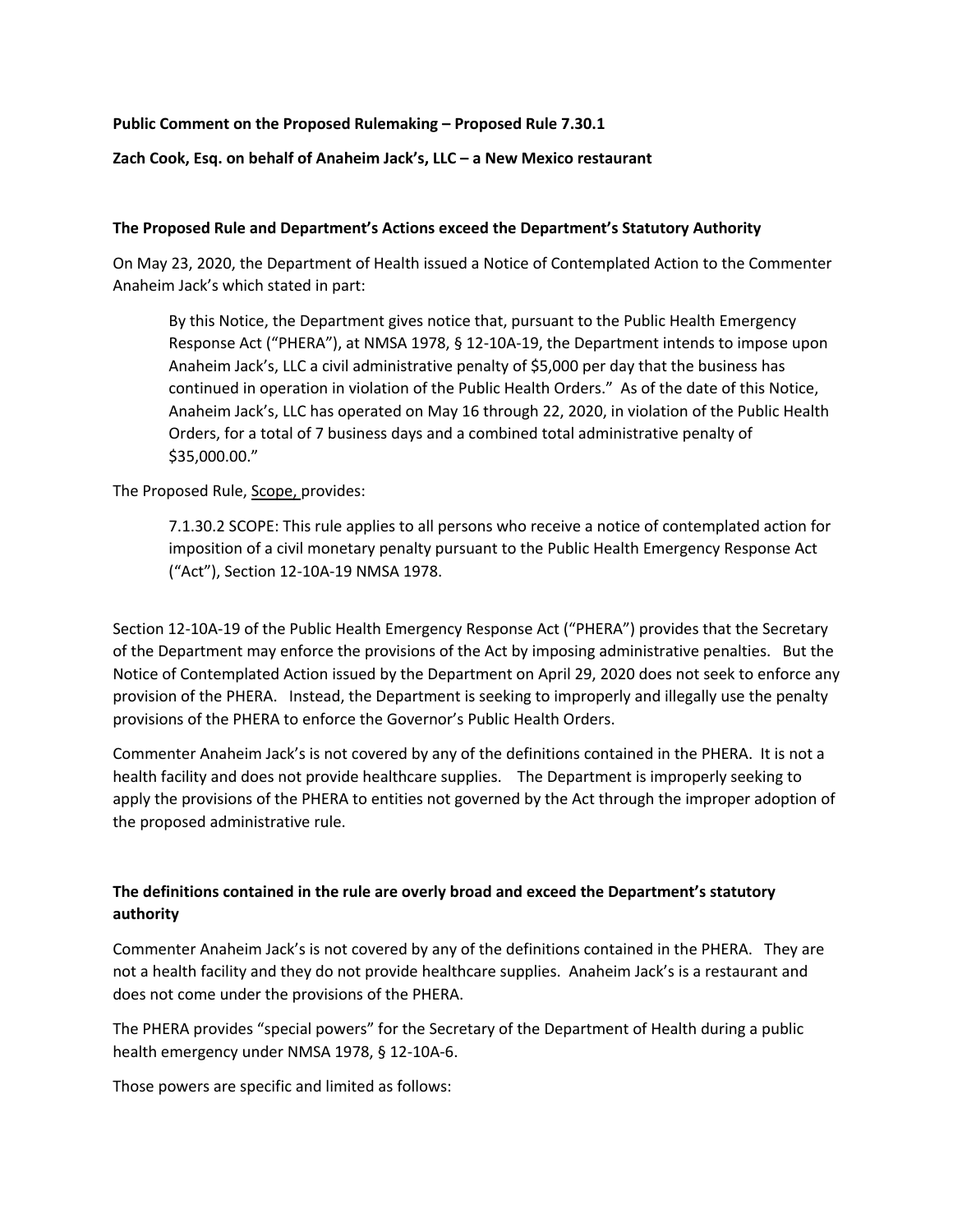(1) utilize, secure or evacuate health care facilities for public use;

(2) inspect, regulate or ration health care supplies by controlling, restricting or regulating the allocation, sale, dispensing or distribution of health care supplies. Under that Section the state medical investigator, after consultation with the secretary of health, the secretary of public safety, the director and the chair of the board of funeral services, may implement and enforce measures to provide for the safe disposal of human remains.

The Act also allows the Secretary to seek a court order for the isolation or quarantine of a person, subject to extensive restrictions to protect the rights of the person under quarantine. In that case, the Secretary cannot unilaterally impose quarantine and isolation and then impose civil penalties upon a person. The Secretary must obtain a district court order after presentation of sufficient evidence, in order to have a person isolated or quarantined. If the Secretary determines that an emergency situation requires the immediate quarantine of a person without a court order, the Secretary is required to implement the due process procedures otherwise provided within 24 hours. A person who is subject to isolation or quarantine has the right to request a hearing in court, as provided in § 10 of the Act, for remedies regarding treatment or the terms and condition of the isolation or quarantine. If the court finds that the isolation or quarantine of a person is not in compliance with the provisions of the Public Health Emergency Response Act, the court may fashion remedies appropriate to the circumstances of the public health emergency

Anaheim Jack's, the recipient of a Notice of Contemplated Action governed by the proposed rule, has not been afforded any of the due process rights provided by the Act for persons who are subject to quarantine or isolation. Further, since it is not in the health care business, the Act does not subject Anaheim Jack's to forfeiture and use of their facilities. While the Act provides for liberal interpretation of these specific enforcement provisions, those provisions may be applied only to specifically delineated businesses. It does not give the Secretary authority to impose fines on other types of businesses. It does not allow the Secretary to invest herself with a completely new set of powers and authorities never mentioned in the Act through the adoption of the Proposed Rule.

The PHERA does not contain provisions which allow for the issuance of a Notice of Contemplated Action to a business such as Anaheim Jack's, LLC. The Proposed Rule should redefine "recipient" to mean only those categories of individuals or businesses governed by the PHERA.

There is nothing found in the PHERA which allows the Secretary to use its provisions to impose civil penalties on a business which is operating as a restaurant.

The extreme civil penalties under the PHERA of \$5,000 per occurrence can only be imposed in conjunction with the specific due process and eminent domain provisions that the PHERA require of the State in that Act. Those provisions act as a check on the power of the State in a public health emergency under the Act. The State cannot choose to rely upon some portions of the PHERA such as the \$5,000 per day penalty, while ignoring the requirements to obtain district court orders, protect civil liberties and individual civil rights or provide compensation for the taking of property. The Department's attempt to adopt the Proposed Rule in order to move forward with an illegal application of the PHERA is invalid and illegal.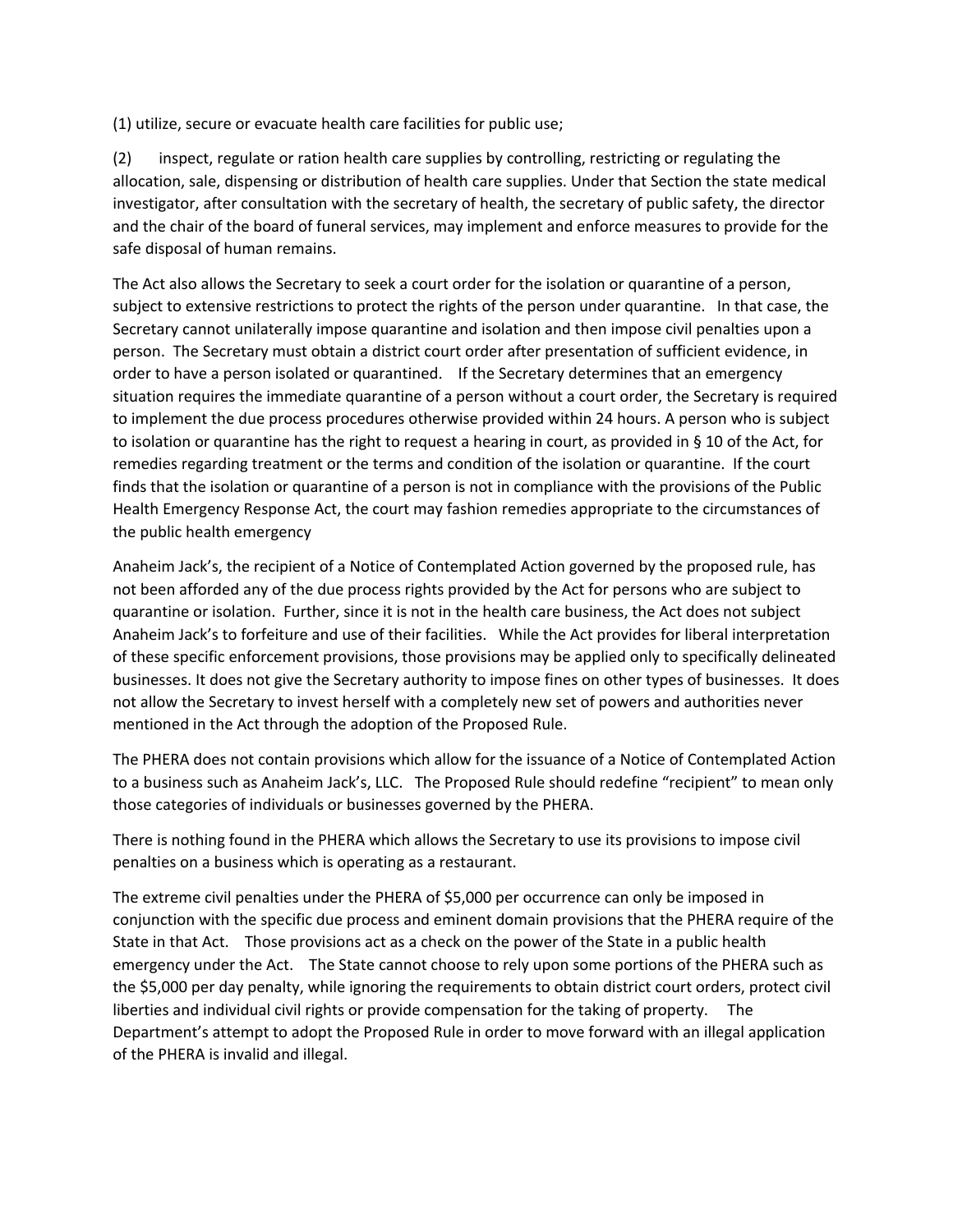The Issue of Whether the State Has Authority to Impose Fines under the PHERA for alleged violations of the Governor's Public Health Orders is currently pending before the New Mexico Supreme Court in Michelle Lujan Grisham et al. v. Reeb and Strebeck et al. , No. S-1-SC-38336. The Department should stay the adoption of the Proposed Rule pending the outcome of the that Supreme Court proceeding. The Department is acting in bad faith in attempting to implement the Proposed Rule during the pendency of the referenced action in the state supreme court.

Respectfully submitted:

ZACH COOK, LLC

\_*electronically signed*\_\_\_\_\_\_\_\_\_\_\_\_ Zach Cook 1703 Sudderth # 425 Ruidoso, New Mexico 88345 Attorney for Anaheim Jacks, LLC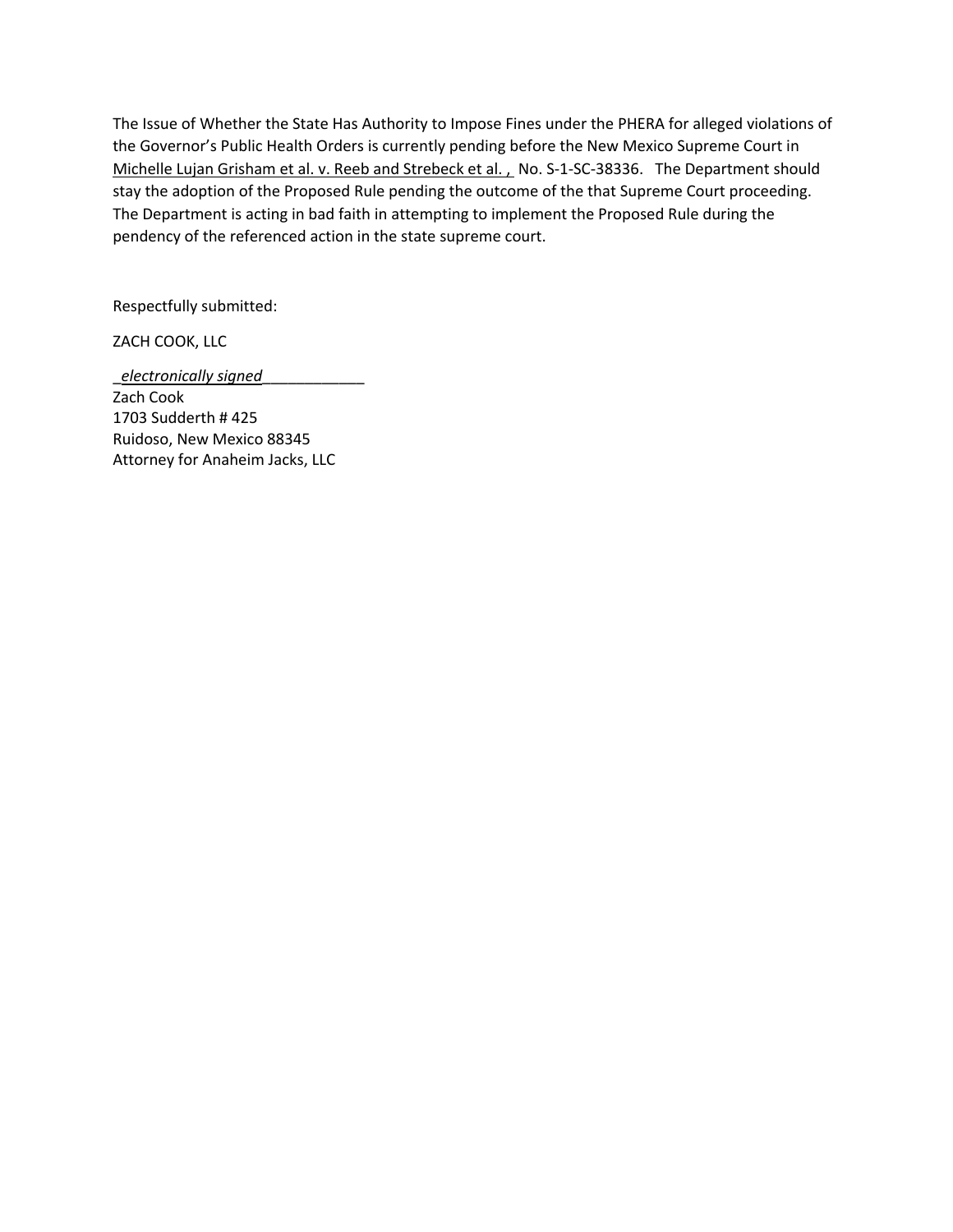## **Public Comment on the Proposed Rulemaking – Proposed Rule 7.30.1**

## **Zach Cook, Esq. on behalf of Papa's Pawn, LLC**

#### **The Proposed Rule and Department's Actions exceed the Department's Statutory Authority**

On April 29, 2020, the Department of Health issued a Notice of Contemplated Action to the Commenter which stated in part:

By this Notice, the Department gives notice that, pursuant to the Public Health Emergency Response Act ("PHERA"), at NMSA 1978, § 12-10A-19, the Department intends to impose upon Papa's Pawn, LLC a civil administrative penalty of \$5,000 per day that the business has continued in operation in violation of the Public Health Orders." As of the date of this Notice, the business has remained in operation for at least 12 days in violation of the Public Health Orders, for a combined total administrative penalty of \$60,000.00."

The Proposed Rule, Scope, provides:

7.1.30.2 SCOPE: This rule applies to all persons who receive a notice of contemplated action for imposition of a civil monetary penalty pursuant to the Public Health Emergency Response Act ("Act"), Section 12-10A-19 NMSA 1978.

Section 12-10A-19 of the Public Health Emergency Response Act ("PHERA") provides that the Secretary of the Department may enforce the provisions of the Act by imposing administrative penalties. But the Notice of Contemplated Action issued by the Department on April 29, 2020 does not seek to enforce any provision of the PHERA. Instead, the Department is seeking to improperly and illegally use the penalty provisions of the PHERA to enforce the Governor's Public Health Orders.

Commenter Papa's Pawn is not covered by any of the definitions contained in the PHERA. It is not a health facility and does not provide healthcare supplies. The Department is improperly seeking to apply the provisions of the PHERA to entities not governed by the Act through the improper adoption of the proposed administrative rule.

# **The definitions contained in the rule are overly broad and exceed the Department's statutory authority**

Commenter Papa's Pawn is not covered by any of the definitions contained in the PHERA. They are not a health facility and they do not provide healthcare supplies.

The PHERA provides "special powers" for the Secretary of the Department of Health during a public health emergency under NMSA 1978, § 12-10A-6.

Those powers are specific and limited as follows:

(1) utilize, secure or evacuate health care facilities for public use;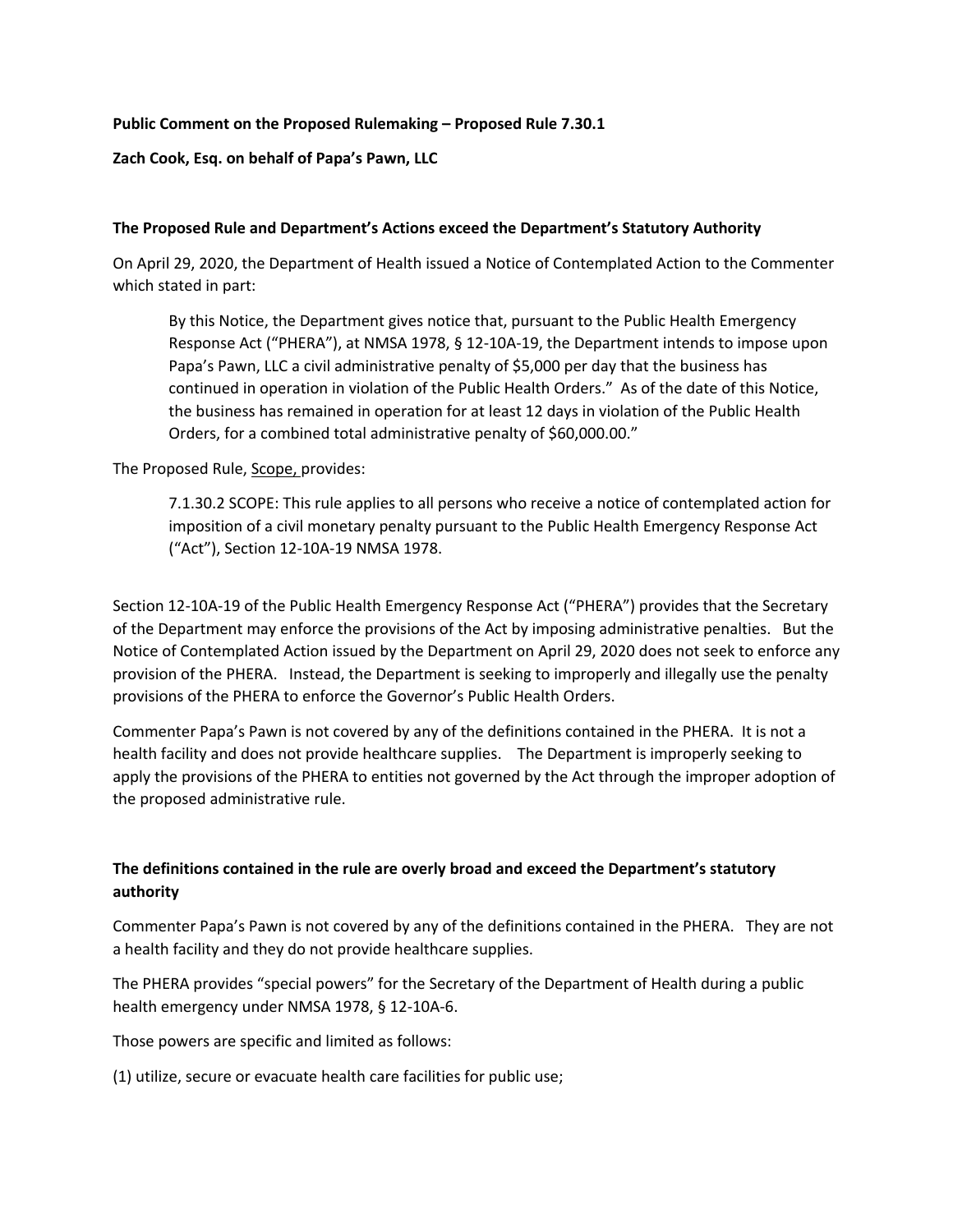(2) inspect, regulate or ration health care supplies by controlling, restricting or regulating the allocation, sale, dispensing or distribution of health care supplies. Under that Section the state medical investigator, after consultation with the secretary of health, the secretary of public safety, the director and the chair of the board of funeral services, may implement and enforce measures to provide for the safe disposal of human remains.

The Act also allows the Secretary to seek a court order for the isolation or quarantine of a person, subject to extensive restrictions to protect the rights of the person under quarantine. In that case, the Secretary cannot unilaterally impose quarantine and isolation and then impose civil penalties upon a person. The Secretary must obtain a district court order after presentation of sufficient evidence, in order to have a person isolated or quarantined. If the Secretary determines that an emergency situation requires the immediate quarantine of a person without a court order, the Secretary is required to implement the due process procedures otherwise provided within 24 hours. A person who is subject to isolation or quarantine has the right to request a hearing in court, as provided in § 10 of the Act, for remedies regarding treatment or the terms and condition of the isolation or quarantine. If the court finds that the isolation or quarantine of a person is not in compliance with the provisions of the Public Health Emergency Response Act, the court may fashion remedies appropriate to the circumstances of the public health emergency

Papa's Pawn, the recipient of a Notice of Contemplated Action governed by the proposed rule, has not been afforded any of the due process rights provided by the Act for persons who are subject to quarantine or isolation. Further, since it is not in the health care business, the Act does not subject Papa's Pawn to forfeiture and use of their facilities. While the Act provides for liberal interpretation of these specific enforcement provisions, those provisions may be applied only to specifically delineated businesses. It does not give the Secretary authority to impose fines on other types of businesses. It does not allow the Secretary to invest herself with a completely new set of powers and authorities never mentioned in the Act through the adoption of the Proposed Rule.

The PHERA does not contain provisions which allow for the issuance of a Notice of Contemplated Action to a business such as Papa's Pawn, LLC. The Proposed Rule should redefine "recipient" to mean only those categories of individuals or businesses governed by the PHERA.

There is nothing found in the PHERA which allows the Secretary to use its provisions to impose civil penalties on a business which is offering gun, pawn and check-cashing services.

The extreme civil penalties under the PHERA of \$5,000 per occurrence can only be imposed in conjunction with the specific due process and eminent domain provisions that the PHERA require of the State in that Act. Those provisions act as a check on the power of the State in a public health emergency under the Act. The State cannot choose to rely upon some portions of the PHERA such as the \$5,000 per day penalty, while ignoring the requirements to obtain district court orders, protect civil liberties and individual civil rights or provide compensation for the taking of property. The Department's attempt to adopt the Proposed Rule in order to move forward with an illegal application of the PHERA is invalid and illegal.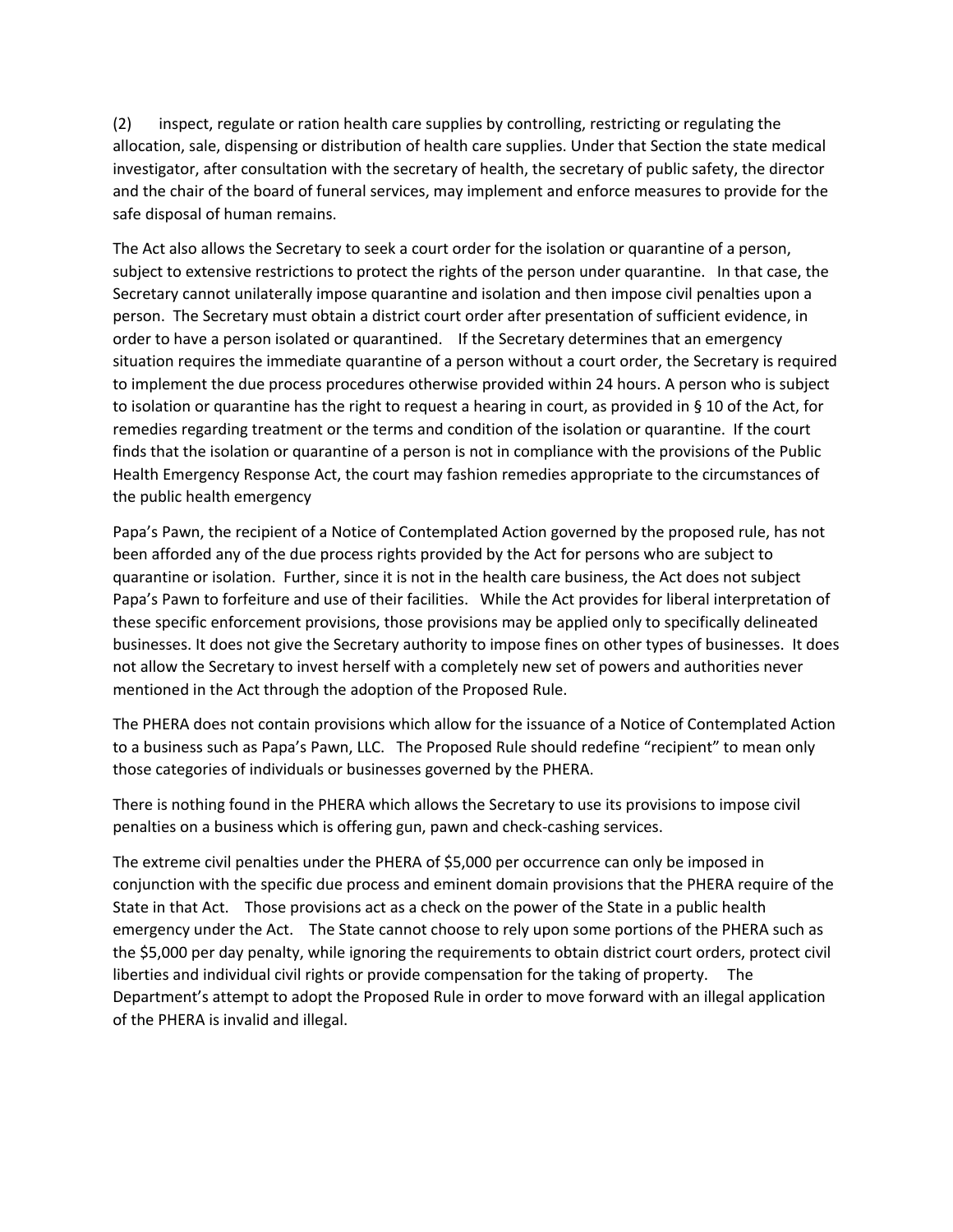The Issue of Whether the State Has Authority to Impose Fines under the PHERA for alleged violations of the Governor's Public Health Orders is currently pending before the New Mexico Supreme Court in Michelle Lujan Grisham et al. v. Reeb and Strebeck et al. , No. S-1-SC-38336. The Department should stay the adoption of the Proposed Rule pending the outcome of the that Supreme Court proceeding. The Department is acting in bad faith in attempting to implement the Proposed Rule during the pendency of the referenced action in the state supreme court.

Respectfully submitted:

ZACH COOK, LLC

\_*electronically signed*\_\_\_\_\_\_\_\_\_\_\_\_ Zach Cook 1703 Sudderth # 425 Ruidoso, New Mexico 88345 Attorney for Papa's Pawn, LLC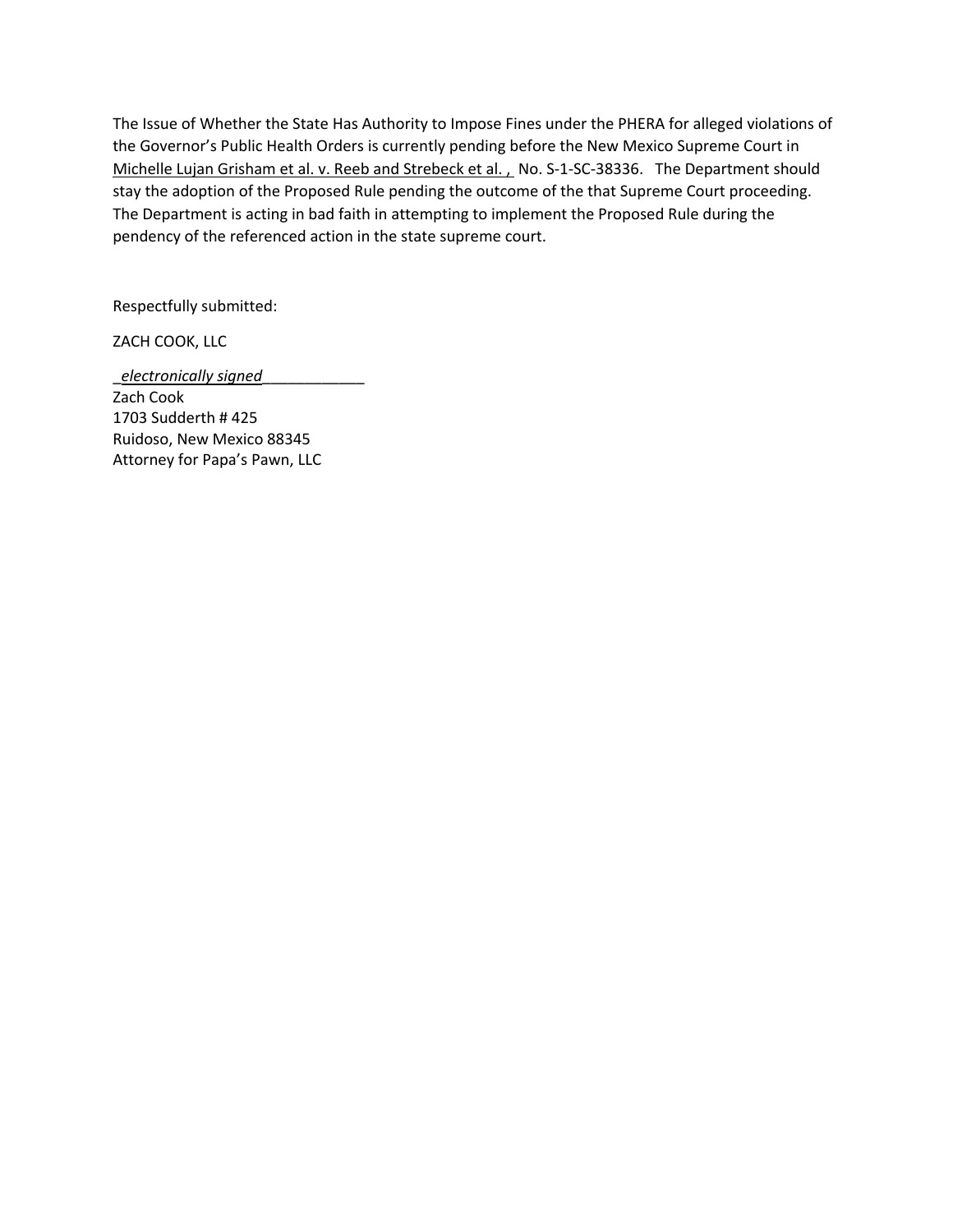| From:    | <b>Chris Mechels</b>                                                    |
|----------|-------------------------------------------------------------------------|
| To:      | Apodaca, Sheila, DOH                                                    |
| $Cc$ :   | Chris Goad; Heather Ferguson; New Mexico Foundation for Open Government |
| Subject: | [EXT] Mechels comment #7 on NMAC 7-1-30 Rules Hearing                   |
| Date:    | Thursday, July 23, 2020 2:55:33 PM                                      |
|          |                                                                         |

This is the seventh of a number of comments on this hearing.

I closed out my comments in #6 wondering about the integrity of the Hearing Officer who chosen by Kunkel.

That question seems answered on the record. He has none... and showed little to no knowledge of the Rules Act, and the 2017 changes wrought by HB58. He seemed utterly unprepared for the hearing.

I questioned him about the procedure for the Rules Hearing. He provided none. I advised him, as I had advised in my earlier comments, that NM law requires the use of the Default Procedure, NMAC 1.24.25, and that we should obtain it to guide the hearing, a legal requirement. He refused, and seemed to have no knowledge of 1.24.25, even though it IS, since April 2018, NM law. Apparently this does not concern him.

The next hurdle, also illegal, is that he was intent of restricting comments to proposed amendments to 7.1.30. This would be normal if 7.1.30 had been established in a "normal" Rules Hearing, with public input. But, 7.1.30 was established with an Emergency Rulemaking, which allow NO public input, therefore public comment should have been taken on the WHOLE RULE, in detail. This was not allowed. Therefore the public has NEVER been allowed a proper Rules Hearing, due to his ignorance. I offered to address the rule point by point, which would have been correct procedure, but he did not allow that. He seems ignorant of the Rules Act, and our rights as citizens, and cares little. A very poor choice as a Hearing Officer, esp has he has no respect for the law, though he's sworn to uphold it.

He blocked adequate comments allowing an examination in depth of 7.1.30, which is what seemed warranted, esp vs 7.1.2, an existing rule which serves as the basis of 7.1.30. This would have allowed adequate questioning of why all the appellant "rights", apparent in 7.1.2, had been stripped out in 7.1.30. Perhaps they didn't wish this question.

He arbitrarily limited comments to 3 minutes, which he then "extended" by 5 minutes for me. Not nearly enough time to examine 7.1.30 properly. This violated 1.24.25, the procedure he chose to ignore, which allows a more generous examination of the materials.

We are left with a very ugly picture. A Hearing Officer intent on "blocking" public input on 7.1.30, a very ugly procedure, adopted in an illegal Emergency Rulemaking. This calls the DOH Secretary"s excessive use of Emergency Rulemaking into question. Emergency, in past practice, is for EMERGENCIES, not changing 18 years old, to 17 years old. Failure to change 18 to 17, was, per the Secretary, putting us into "imminent danger", though what that danger is she did not identify. An outrage, simple abuse of power, and violating our rights to input the process.

He shows no knowledge, or interest, in the legal requirements of the Rules Act, esp since HB58, and the Default Procedure. Looking to the record of his previous hearings, the same failures are apparent, calling the legality of THOSE hearings into question.

The current hearing on 7.1.30 shows how NOT to run a Rules Hearing, and could be used to instruct potential hearing officers on what NOT to do.

Today's hearing is illegal on very many fronts, procedural, content, legislative intent and being reasonable. It obviously cannot stand a legal challenge.

A sad example of poor, and illegal, governance. It shows why we rank LAST in the nation in most measures. Our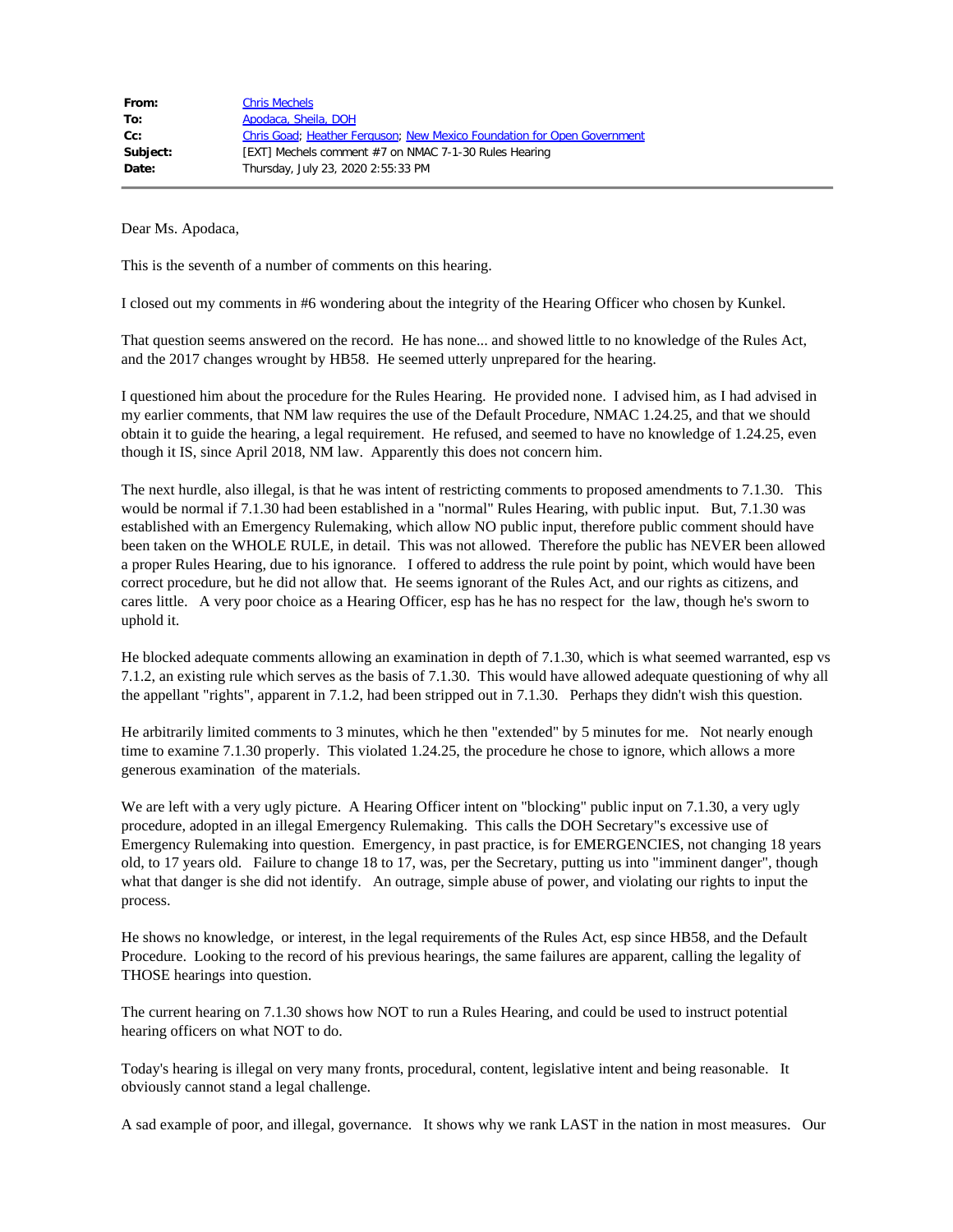government won't follow the law, and the result is mayhem.

Regards,

Chris Mechels 505-982-7144

PS. You MUST get the Sunshine Portal FIXED. Any Rules Hearings require posting ON the Portal, and today that is impossible.

Regards,

Chris Mechels 505-982-7144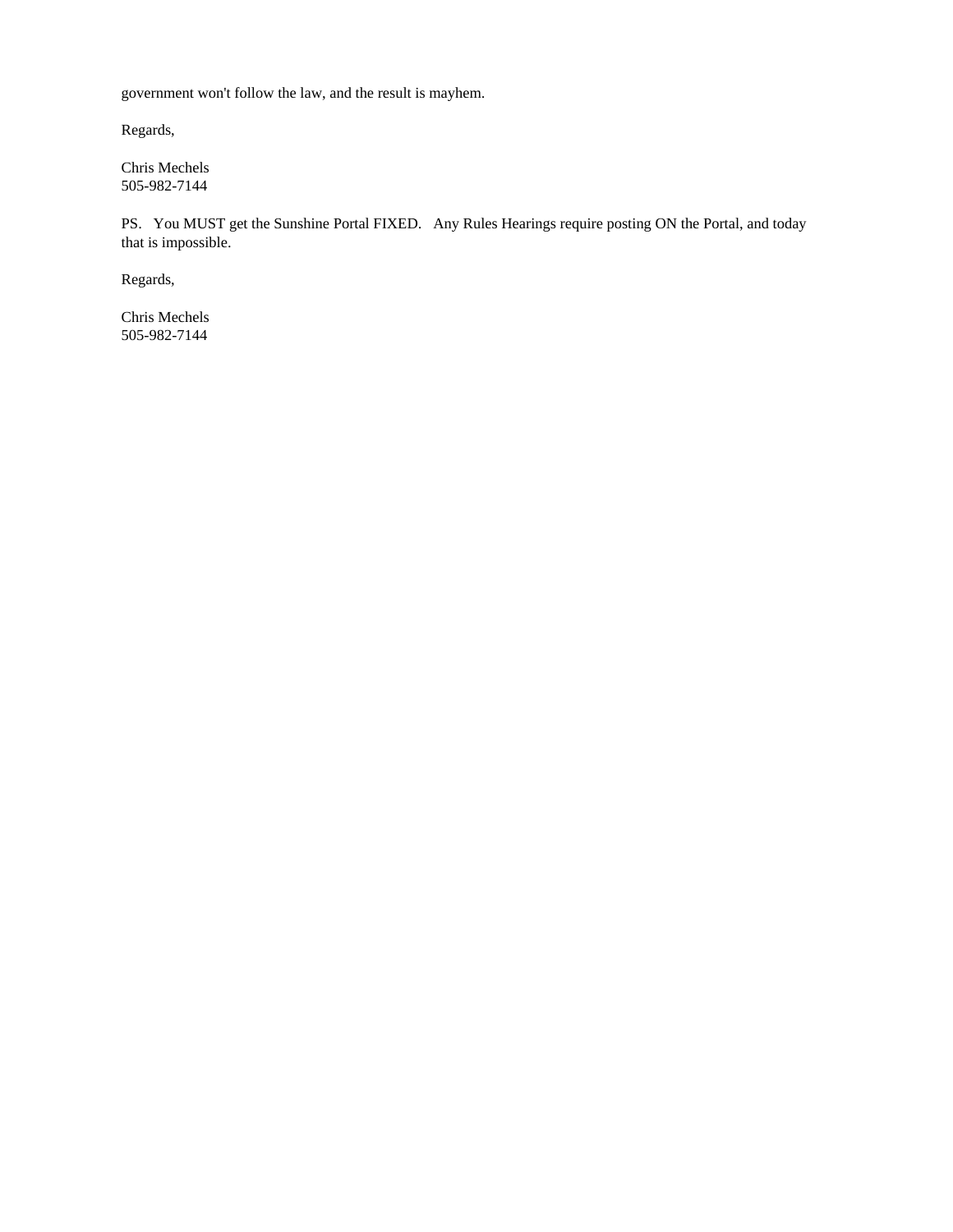| From:    | <b>Chris Mechels</b>                                           |
|----------|----------------------------------------------------------------|
| To:      | Woodward, Chris, DOH; Kunkel, Kathy, DOH; Apodaca, Sheila, DOH |
| cc:      | craig; Chris Goad; aimfull; jbetatum; zach; carter             |
| Subject: | [EXT] A Response to Mr. Woodward"s letter of July 29, 2020     |
| Date:    | Tuesday, August 4, 2020 12:58:22 PM                            |

Dear Mr. Erickson,

Forward: This addition is added after I had an opportunity today to examine the hearing video. It explains why Woodward sent the letter to you, which seemed odd. From your comments on the video your role included "making a recommendation to the Secretary" concerning the proposed rule. This was a surprise, as 1.24.25 does not allow that role. It defines a more impartial role, which involves create a hearing record. It also requires that the Secretary "shall familiarize themselves" with that hearing record before rendering a decision.

From the video record, it seems that the procedure used for this hearing, over my objections, was simply ad hoc, as it was not provided on my request. It has Woodward bringing forth the proposal, to this undocumented hearing procedure, which supported your making a "recommendation" to the Secretary. for her approval. Woodward's letter was to "assist" you, with his very adversarial analysis, in preparing the recommendation. As you were chosen as Hearing Officer, by the Secretary, we must assume that you could be relied upon to produce a "satisfactory" recommendation. Why else choose you?

This whole scheme is obviously corrupt, and undermines the whole purpose of having a Rules Hearing. Sadly, it is also common across the State Agencies, including the Law Enforcement Academy Board, which on my first encounter, also used an ad hoc procedure. A lawsuit changed that.

How could there be a better argument for the 2017 HB58 Rules Act Reforms, which includes 1.24.25?

Now that it is established, beyond argument and acknowledged by DOH Counsel, Mr. Woodward, that the 1.24.25 MUST be the Hearing Procedure, and that you failed to do this, in spite of being cautioned, on the record, of that fact, is there any reason NOT to cancel this hearing, and reschedule it? Persisting in violation of 1.24.25 would seem to expose Woodward and the Secretary to charges of Malfeasance, and to what end? I trust you will make the right decision.

## End of Forward.

I am pleased to have an opportunity to respond to Mr. Woodward. As would be expected in our adversarial legal system, he represents only part of the argument, and leaves out inconvenient facts, leaving it up to me to complete the picture.

For clarity, I will proceed to address his letter from the top, which should make the arguments easier to follow.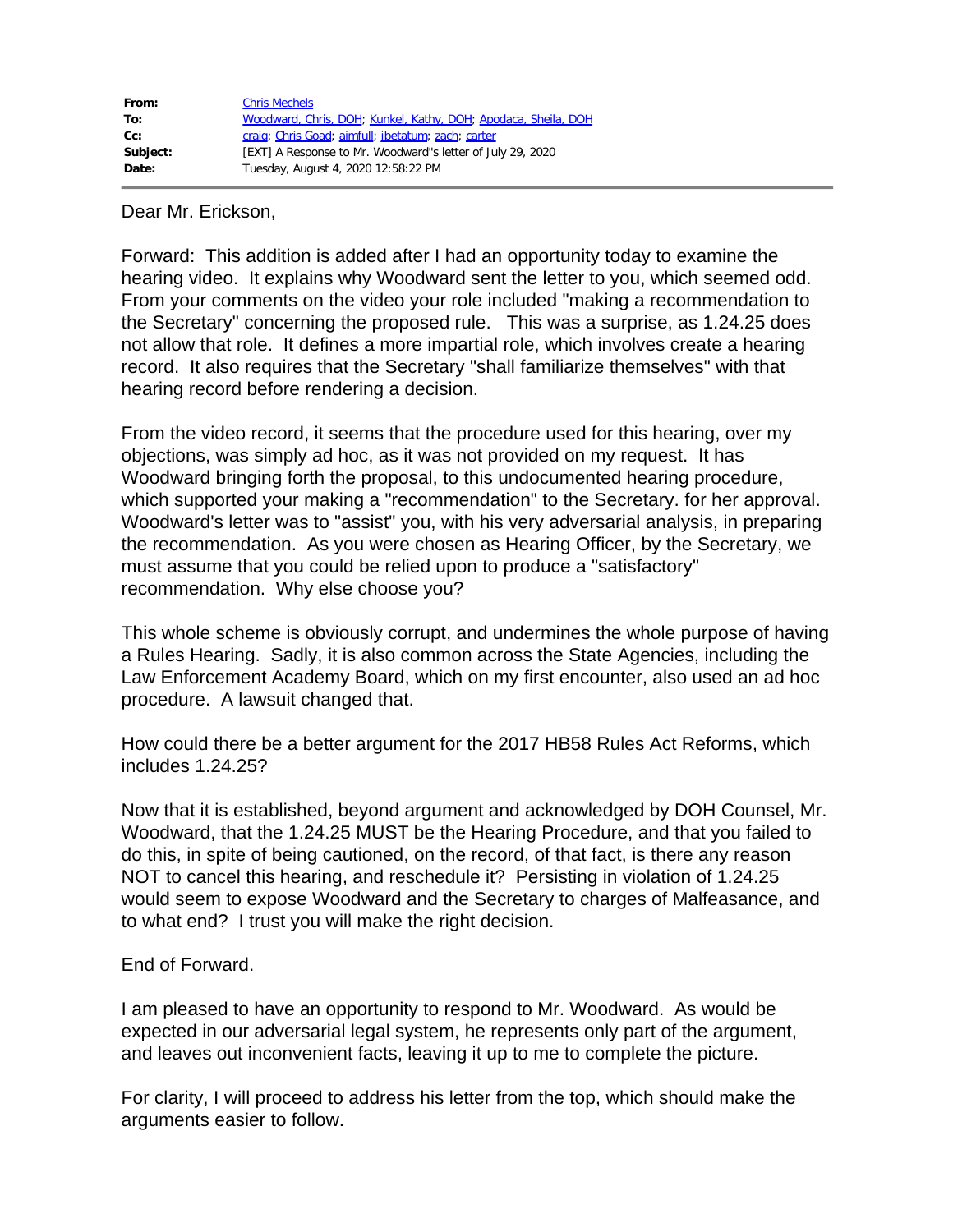His first paragraph refers to my Comment #1. In response to my comment, he does dispute my claim, because it is true. Examine it. He simply tries to distract us. An examination of all the listed Department of Health (DOH) rules information on the Portal shows other instances of Emergency Rule Making, followed by a Rules Hearing, and none of those, including the 5/5/2020 hearing on 7.9.2, with you as Hearing Officer, made the error of calling a Rules Hearing for an "Emergency Rule". It seems a clerical error, but a significant one, as it could easily mislead. DOH shows bad faith in not simply correcting the error when it was identified, on 13 July, as this extended the effect of the error. Woodward also shows bad faith in attempting distraction.

His second paragraph also refers to my Comment #1. He falsely states my concern, at 2.b. My claim was that the hearing announcement posted was incorrect, and I even provided material copied directly from the document. A simple examination supports this. He didn't understand my comment, so his reply to it is useless.

His third paragraph, also concerning Comment #1, is wrong on its face. I made no claim that the Rule was not posted on the DOH website, as it clearly was. My concern was with the posting on the SunshinePortal. My concern with Portal posting of Emergency Rules is well taken, as the Comment details at some length.

His fourth paragraph, related to Comment #1, is also factually incorrect. His "information and belief" is simply wrong. From 9 July to 13 July, the Portal had NO Rules information shown on their webpage. My 9 July email to Sheila Apodaca produced NO results on that score. I was finally able to reach Lorenzo Ornelas (505- 670-2839) and advised him that the Rules Act, and other laws, required posting data on the SunshinePortal, and they could not just "leave it off", as they had done. The current situation, with links at the bottom of the Portal webpage, resulted. Note this has little in common with Woodward's description, which it seems he just "made up". Please note that the Rules Act requires "posting it on the sunshine portal", not "near" the Portal. The Portal webpage [\(https://ssp.nm.gov/\)](https://protect-us.mimecast.com/s/9mVZCjRkrGIRvVpqiW_Y6h?domain=ssp.nm.gov/) clearly lists Rule Making as "Outside the Portal", and "Launching the Portal" results in no sign of Rule Making. Clearly this Rules Hearing does not comply with the Rules Act requirement, and is thus illegal. Woodward's dismissal of any DOH responsibility to resolve that problem seems quite irresponsible.

Woodward's fifth paragraph addresses my Comment #2, and it consists of unsupported argumentation. These arguments could have been useful, and interesting, if brought up at the Rules Hearing, which is intended to air the various positions and examine them. Woodward chose NOT to make these arguments at the hearing, and the comment window closed on the 23rd. This letter is thus an ex parte communication, which is not allowed for in 1.24.25, and is thus illegal. Ignore it. It also shows ignorance of the Rule Making process, which does not have the Hearing Officer making recommendations, only as a neutral gatherer of input, and preparation of the record. Approaching him with arguments is inappropriate, and seems to be an attempt to undermine the Rules Act. But perhaps the earlier "ad hoc" DOH hearings allowed such interference?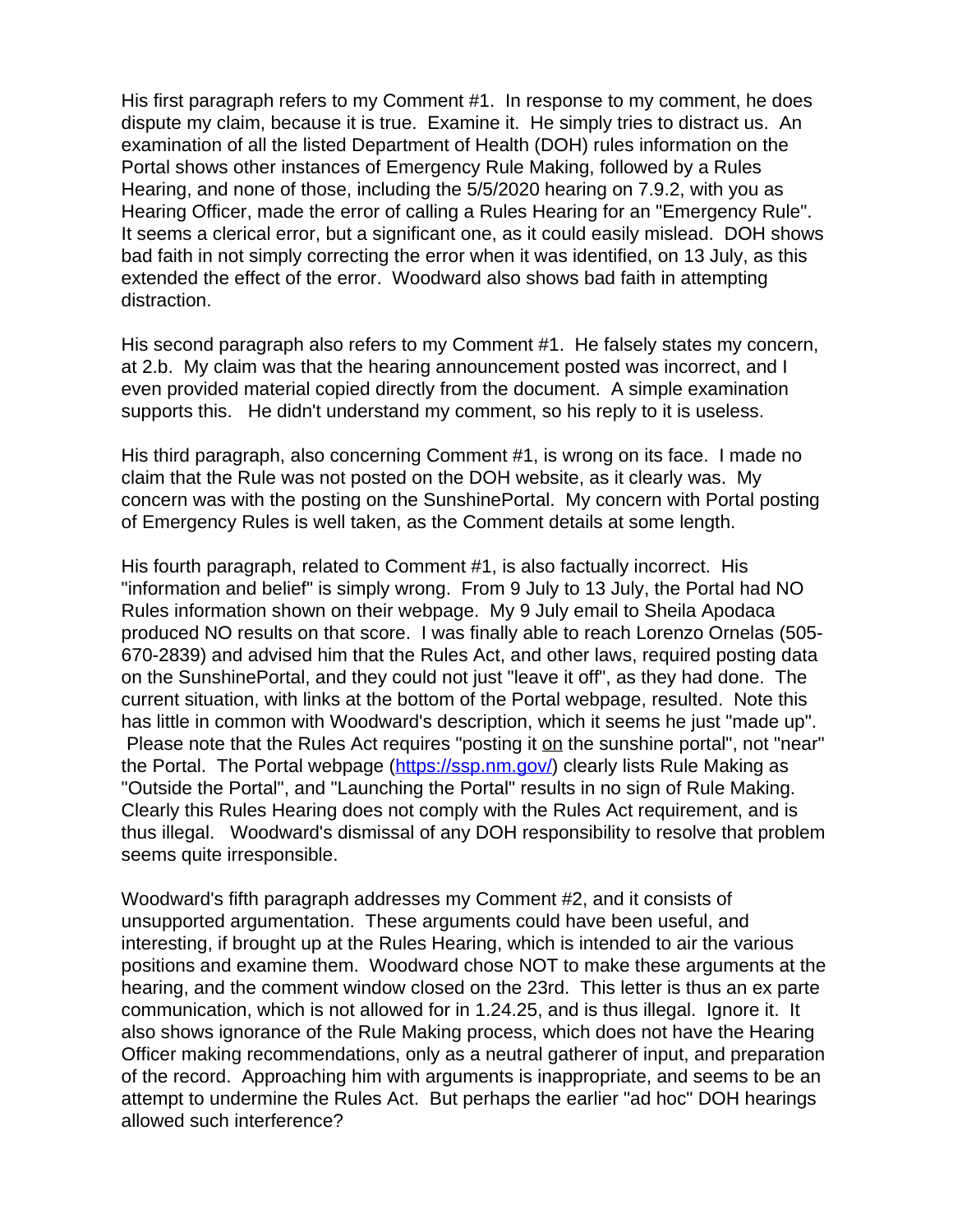His sixth paragraph concerns 'hand delivery" of notice. He claims this a problem with Covid. Why is it NOT a problem with 7.1.2, which is used more often?

His paragraphs 7,8,9, and 10 share a common concern, which he does not identify. The concern is related to having a fair hearing, with a hostile Hearing Officer, such as Mr. Woodward. My use of the word "oppressive", which he makes light of, relates, as clearly identified in my comments, to lack of a provision to "stay" the penalty. With a stay provision, the lengthy times are not oppressive. Woodward offers that inserting "impartial" would not be a problem. Perhaps because it would have no effect? Needed, at minimum, such language as 7.1.2 has; though even that is rather weak. The problem is dealing with a HOSTILE hearing officer, and getting a fair hearing. The Secr of Health imposes the \$5,000 fine, for ignoring her mandates. She is not likely to be fair minded enough to appoint a neutral Hearing Officer. The evidence is before us, an extremely unbalanced 7.1.30. All fairness has been stripped out. Brought in an Emergency Hearing with no public input. We must assume Hostility.

His 11th paragraph deals with video hearings. No problem with consent "of the parties". The consent of "either party", with Hearing Officer approval, simply allows the DOH to do as they please, as they "own" the hearing officer.

His 12th paragraph relates to the proposed amendment for "findings of fact". His "reasons" conceal his hostile intent. We must assume a hostile Hearing Officer, such as Mr. Woodward, who can create a very real burden for the appellant, further blocking access to a fair hearing. I represented six terminated LANL employees in 1995 grievance hearings, and I assure you it is very intimidating, even for Phds, to go up against attorneys, in a strange venue. Woodward downplays this, of course, because his whole intent is to make the appellant's lot worse. Note that 7.1.2 has no such provision.

At the 13th paragraph, if Pro Se is not a problem, put it in the Rule; to avoid having a hostile hearing officer MAKE it a problem. 7.1.2 allows Pro Se.

His 14th and 15th paragraph deal with the "final decision" and judicial review. 7.1.2 allows, by Statute, for Judicial Review. It is even MORE important for 7.1.30 where the assumption MUST BE a hostile environment. For "justice" to be even possible, oversight must be available to offset the hostility. As Woodward states, appeal of the final decision to the courts is possible, but very difficult and expensive. That is WHY the statutes established Judicial Review at **[7.1.2.39](https://protect-us.mimecast.com/s/O2szCkRlvJI5pPmQCVbLsa?domain=7.1.2.39).** The New Mexico Legislature, not the Dept of Health, saw fit to impose these rights on the DOH hearing process, 7.1.2. For PHERA we have, at NMSA 12-10A-17, a Legislative requirement that rules be "reasonable and necessary", to implement NMSA 12-10A-19. Having found it necessary to impose standards on DOH, leading to 7.1.2, I suggest that "reasonable and necessary" is defined by this rule, well tested in long use. With 7.1.30 being established for a much more HOSTILE environment, as well exhibited in Woodward's letter. such safeguards are even more necessary.

Much of the above, concerning the "content" of the proposed rule, is inappropriate for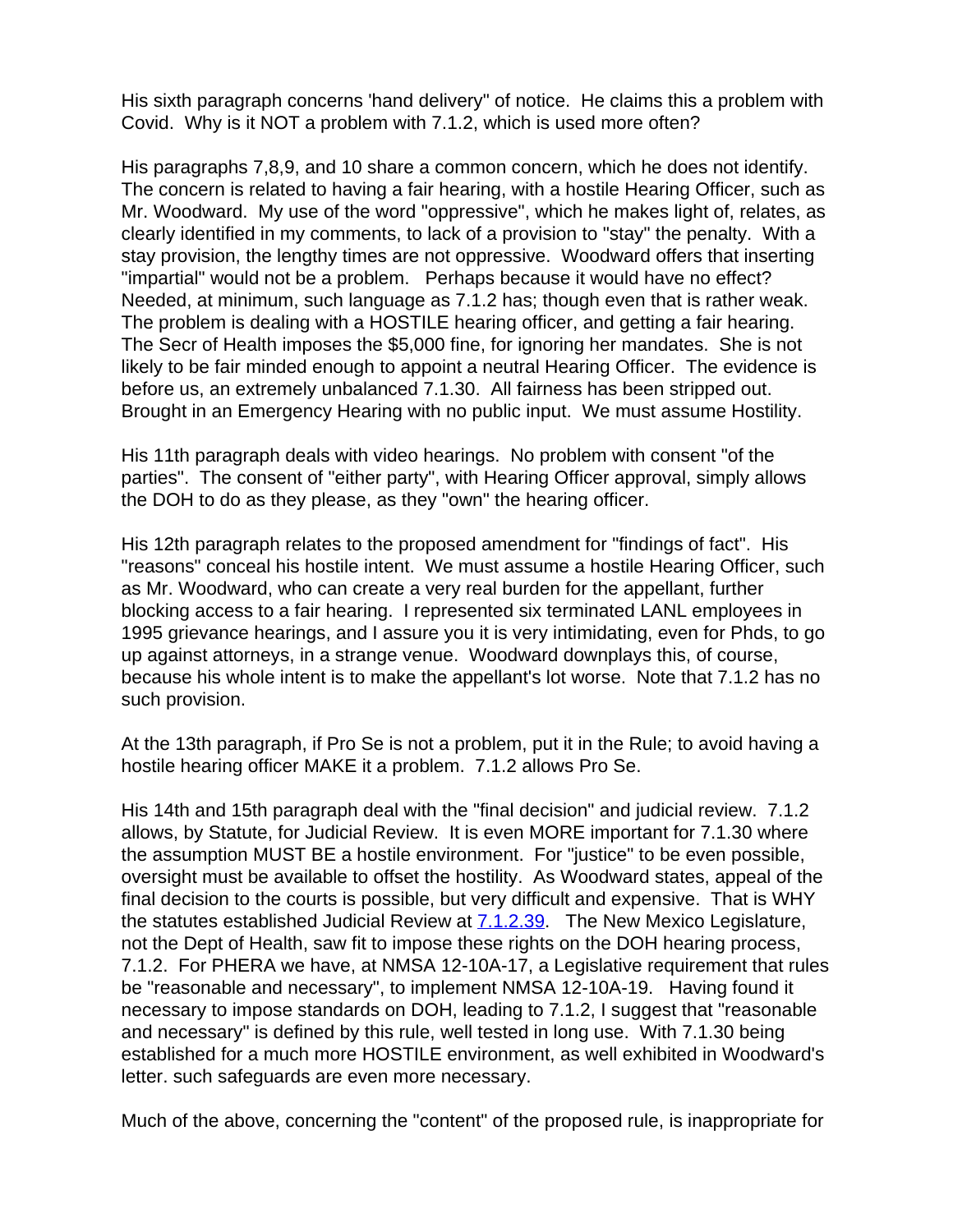this venue, and arguably illegal. But, after Woodward's "out of channels" letter to the Hearing Officer, there's no way to ignore its content, thus my response. But, remember, this whole exchange is illegal under the Rules Act, and 1.24.25, and that suggests a new hearing.

The Hearing Officer, per 1.24.25, does not make recommendations, simply gathers the materials and builds the hearing record.

What may be of more concern to the Hearing Officer, and open to his action, are the legal issues, which are many;

The Hearing was NOT held in compliance with the Default Hearing Procedure 1.24.15, though Woodward agrees that DOH must comply "this is a matter of law and not in dispute", that simple fact, which he does not acknowledge, is that 1.24.25 WAS NOT followed, even though I raised this issue with the Hearing Officer, as the record will show. He very carefully states that the Hearing Officer identified the laws governing the hearing, but 1.24.25 WAS NOT one of those laws, as he refused my advice. Woodward clearly withholds that key information. In fact AFTER the hearing the Attorney General's office contacted DOH counsel and informed them that 1.24.25 is required. The Hearing Officer, it seems, was not properly advised by DOH concerning the law, which had changed in 2018.

The fact that 1.24.25 was NOT followed compromised the hearing greatly, as it, in my direct experience, allows a much more productive exchange, with the parties able to question testimony, and get answers, on the record. Woodward claims this is "duplicative", but that is false. The written comments simply "set up" the hearing process. Going though the proposal, in detail, allows for a dialogue to fully develop the issue. That is WHY HB58 was passed by the Legislature, to allow fully informed Rules Hearings. By simply taking comments, without exchange, the whole purpose of HB58 and 1.24.25 is blocked, as Woodward seems to prefer.

Woodward claims that I was offered "substantial" time to speak, and that was extended. He fails to mention that "substantial" was 3 minutes, with a 5 minute extension when I complained. What I requested, and was denied, was enough time to approach the proposal "De Novo", as is commonly done, comparing it against 7.1.2, a well established standard in use at DOH, to establish whether 7.1.30 was indeed "reasonable", as required by statute. This should have been allowed, under 1.24.25, but we didn't use 1.24.25, so the Hearing Officer cut me off. By way of contrast, the same Hearing Officer, at the 7.9.2 Rules Hearing on 5/6/2020, sat with an open mike, awaiting input, for some 45 minutes. I could have made good use of those 45 minutes. It appears that they are "open for testimony" if no one wishes to testify, but will "cut you off" if you actually have substantive input that they oppose. Sad.

This whole, rather sad, affair is far too typical of our State Government. As clearly seen in Woodward's letter, he adopts an "adversarial" stance, which involves picking some points to attack, and concealing others which do not support his argument. Not uncommon for attorneys. However, Woodward, as a government attorney, has a duty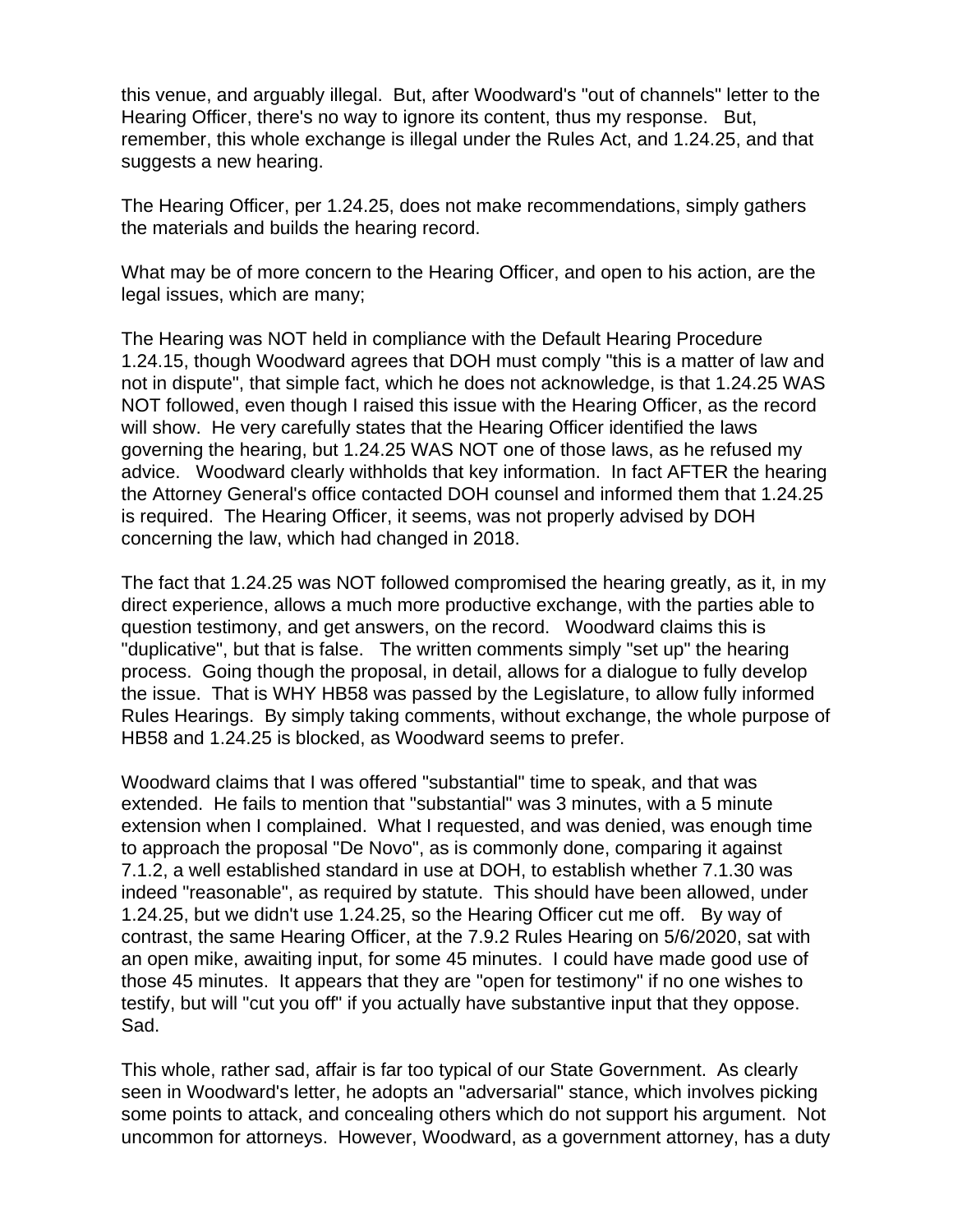to act "in the public interest", and a duty to the law. It is unclear that his letter meets that "duty". The other looming issue is that many other State Agencies, also fail to follow the Rules Act, which violates their duty to the law and the public interest.

I suggest that the current Rules Hearing, with its far too numerous legal issues, can best be terminated. That would allow time to proceed with a legal hearing, and an improved proposal, within the 180 days allowed for the Emergency Rule.

I hope this is taken as a chance to clean up the Rule Making at the Dept of Health, esp involving their use, and overuse, of Emergency Rulemaking.

Regards,

Chris Mechels 505-982-7144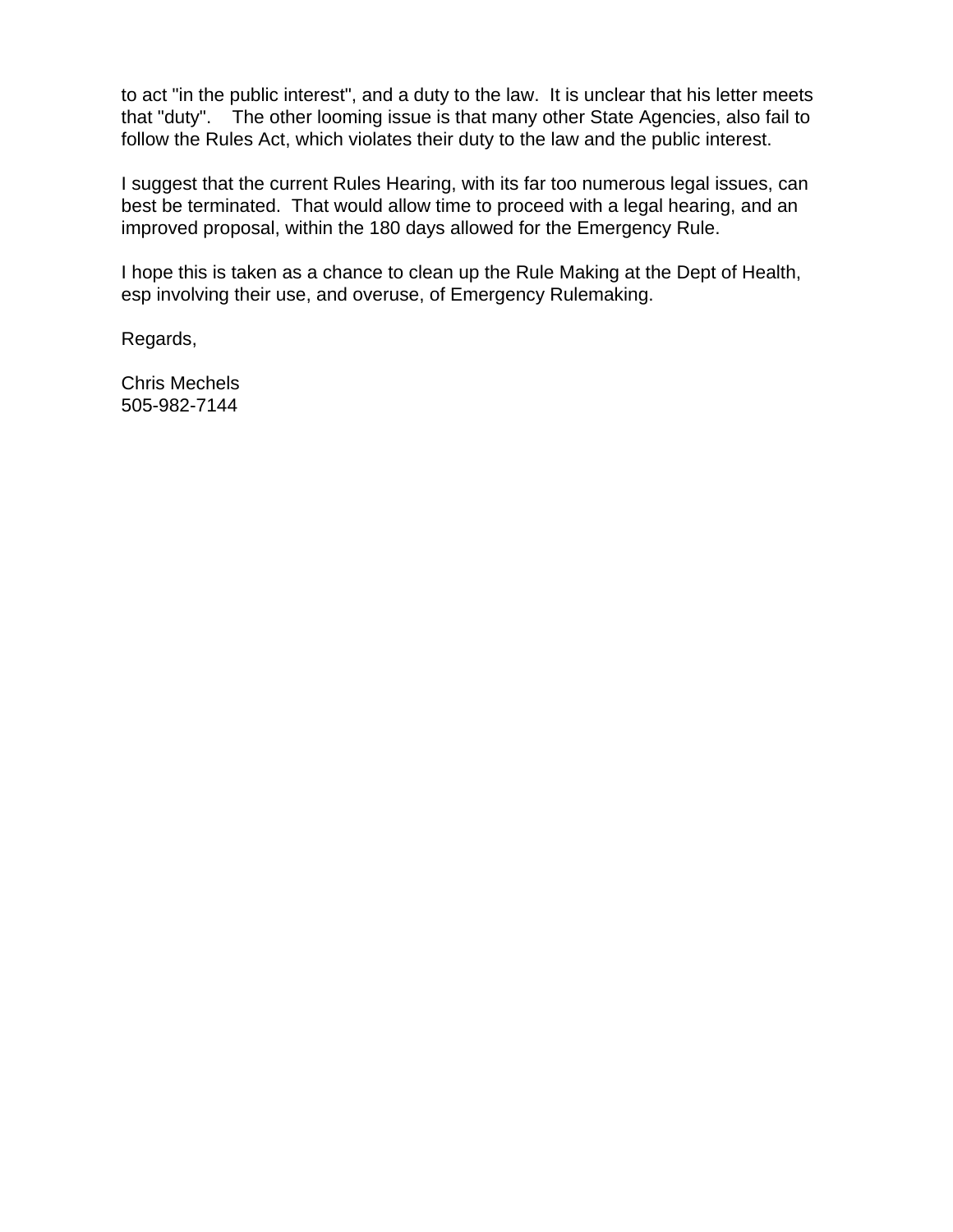Dear Mr. Erickson:

I had provided public comment on this hearing, but my comments were not summarized by DOH General Counsel Woodward. I am providing additional comment based on his July 29, 2020 letter to you.

Related to Chris Mechels comments about the availability of public notice, Mr. Woodward responded: "The emergency rule was posted by the Department on both the Sunshine Portal at [http://statenm.force.com/public/SSP\\_RuleHearingSearchPublic](https://protect-us.mimecast.com/s/TKYMCG62mPTAQKjwuKuqQZ?domain=statenm.force.com) and the NMDOH regulations website at [http://nmhealth.org/about/asd/cmo/rules/](https://protect-us.mimecast.com/s/659aCJ62pVTKD30xcGaG-o?domain=nmhealth.org/), in accordance with the State Rules Act." As a member of the public, I can tell you that I had a hard time finding this notice. In the notice itself, it states: "A free copy of the full text of the proposed rule can be obtained from the Department's website at [https://nmhealth.org/publication/regulation/](https://protect-us.mimecast.com/s/E6LFCKr2qWI4Gz3Lu3V4Q-?domain=nmhealth.org/). " I don't know when that information was posted on the NMDOH website, because I couldn't find it. Also, the actual webpage to be cited should be [https://nmhealth.org/publication/rules&regulations](https://protect-us.mimecast.com/s/4OLrCL92rXHQZyELumITY9?domain=nmhealth.org) . I had then looked on the NMDOH website under "Newsroom" and did not find anything. I next looked under "Events" and from there "Public Meetings," and again could not find anything. It wasn't until Chris Mechels sent me the link to the Sunshine portal on July 19, 2020 that I was able to find the hearing information. This clearly seems to violate the notification requirement. Also, I don't see how publishing this notice in just the Albuquerque Journal and NM Commission of Public Records is enough notice for the average citizen to be aware of this meeting. Again, I tried searching for this notice in the online ABQ Journal site, and was unable to locate it. Most people do not read the printed Journal and may only view online, such as myself. I don't make it a habit of reading the Public Notices though. My suggestion is any further changes to the rules should include ways to make sure the public is informed of these meetings.

My final comment on NMAC 7.1.30 is there is no avenue for further appeal. Section Y reads: "Secretary's final decision: The secretary shall render a final decision within 45 calendar days of the submission of the hearing officer's written report. A copy of the final decision shall be mailed to the appealing party by certified mail, return receipt requested, within 15 days after the final decision is rendered and signed.  $[7.1.30.8 \text{ NMAC} - \text{N/E}, 3/20/2020]$  $[7.1.30.8 \text{ NMAC} - \text{N/E}, 3/20/2020]$ ." There doesn't seem to be any form of appeal after this ruling by the Secretary of Health. NMAC [7.1.2.39](https://protect-us.mimecast.com/s/hYp3CNk2wZujGDvot0Y8CX?domain=7.1.2.39) allows for a judicial review. Again, these proposed changes to 7.1.30 do not. As a member of the public, I feel there should always be a channel for appeal to a higher body that may be more impartial than the Secretary of Health over a public health ruling.

Finally, I do not see the need to make these changes at this time, and certainly not without significant public input in the process.

Thank you for your time.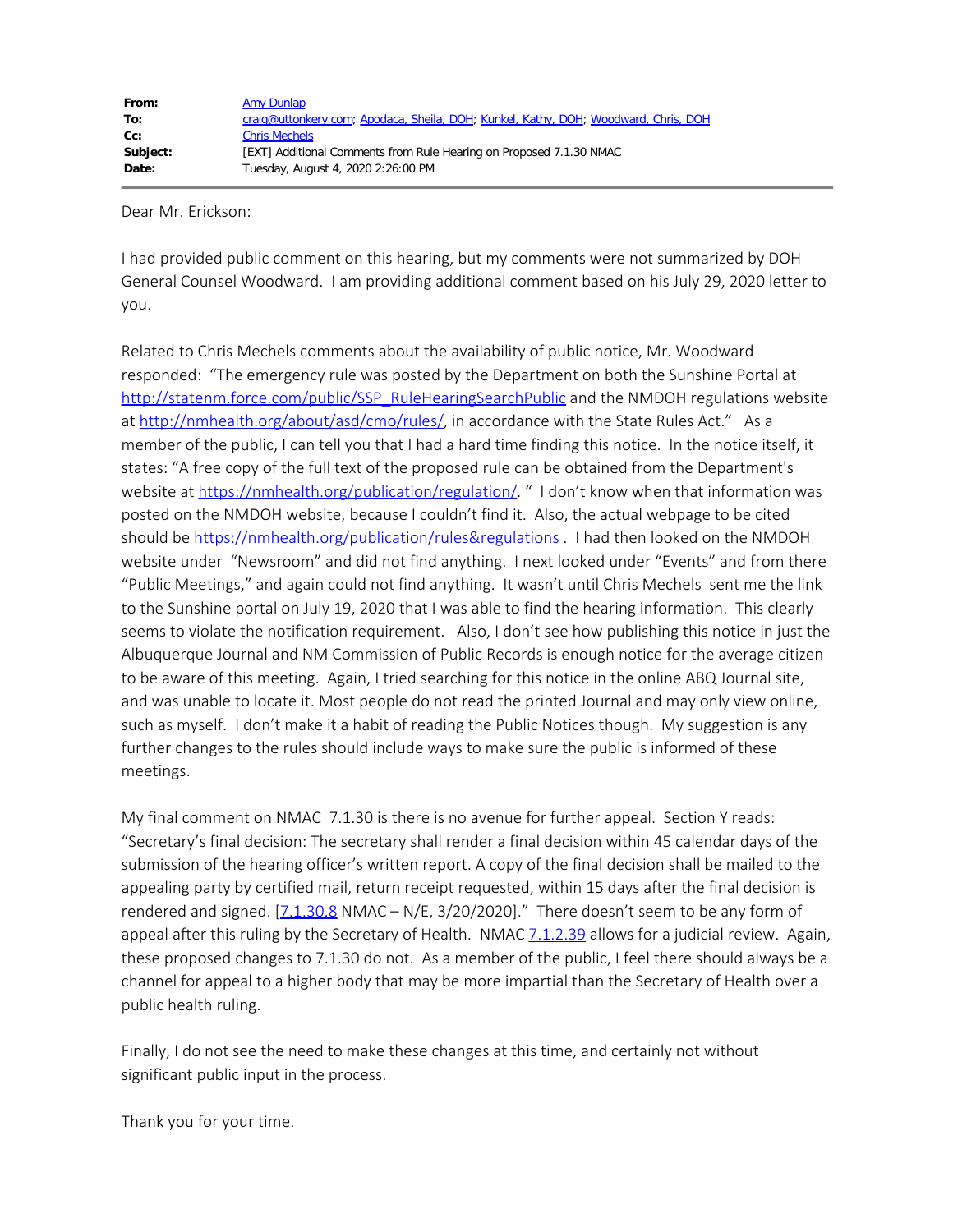Sincerely,

Amy Dunlap

Sent from **Mail** for Windows 10